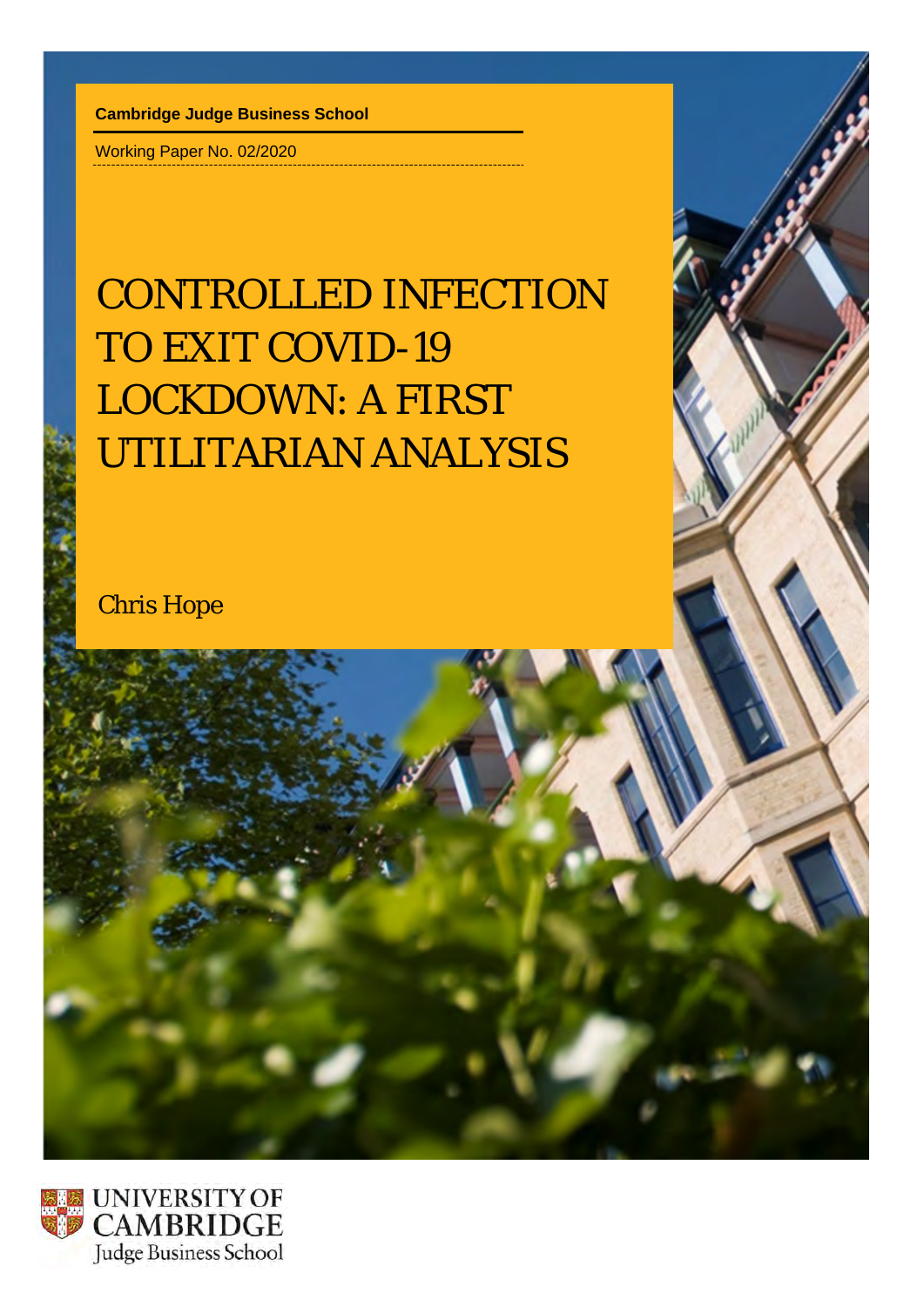# **Cambridge Judge Business School Working Papers**

These papers are produced by Cambridge Judge Business School, University of Cambridge. They are circulated for discussion purposes only. Their contents should be considered preliminary and are not to be quoted without the authors' permission.

Cambridge Judge Business School author contact details are as follows:

Dr Chris Hope Emeritus Reader in Policy Modelling Cambridge Judge Business School University of Cambridge

Email: c.w.hope.76@cantabgold.net

Please address enquiries about the series to:

Research Manager Cambridge Judge Business School University of Cambridge Trumpington Street Cambridge CB2 1AG

Email: [research-support@jbs.cam.ac.uk](mailto:research-support@jbs.cam.ac.uk)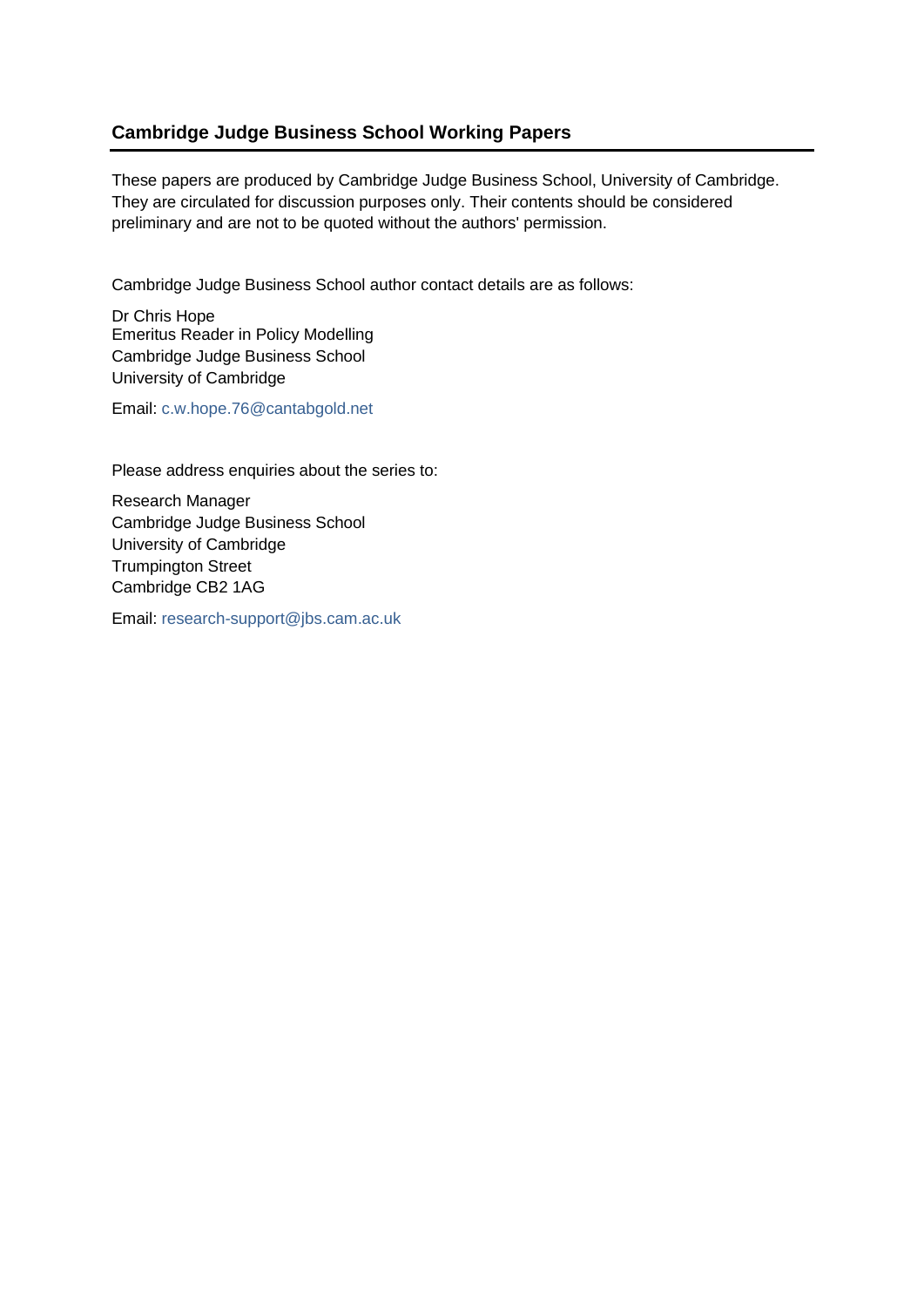**Controlled infection to exit COVID-19 lockdown – A first utilitarian analysis**

**Chris Hope**

**Emeritus Reader in Policy Modelling, University of Cambridge Judge Business School 16 April 2020**

# **Abstract**

**The UK-wide lockdown to cope with the COVID-19 pandemic is unprecedented. The government could offer the opportunity for healthy people to choose to be immediately infected with COVID-19 in a controlled way and then confined to their homes until they are no longer infectious. They would then be able to resume something closer to normal life, once sufficient numbers were immune and the government allowed it. We show here that this option could be attractive to many, with an overall net benefit for a representative young, healthy person of 0.34 to 0.71 Quality Adjusted Life Years (QALY). The parameters with the greatest influence on this net benefit are identified.**

# **Introduction**

The UK-wide lockdown to cope with the COVID-19 pandemic is unprecedented. It limits all except essential workers to their homes except for brief periods, leading to a drop in their quality of life, and an economic cost as they lose part or all of their income, possibly for an extended period (Knapton, 2020).

The hope is that this measure will lead to a flattening of the curve of infections, allowing the health service to cope with cases as they occur without becoming overwhelmed. But it also means that people do not know if they are infected until their symptoms show, and allows them to pass on the infection to people they encounter in shops, or on the street, while infectious (He et al, 2020).

There is another way. The government could offer the opportunity for healthy people to choose to be immediately infected with COVID-19 in a controlled way and then confined to their homes until they are no longer infectious. They would then be able to resume something closer to normal life, once sufficient numbers were immune and the government allowed it. Those at high risk or with pre-existing conditions would not be offered this, or presumably would not take up the offer if they were offered it.

So assume a healthy individual has a choice.

A. Social distance (SD) until the emergency is over, or they are infected anyway

or

B. Choose controlled infected (CI) now, with testing, isolation and then immunity. CI will nearly always be effective in causing infection, as the illness appears to be transmitted easily. As the infection occurs in controlled manner, there is no extra risk to those outside the household.

**Social distancing** leads to a quality of life drop, loss of earnings, later infection or no infection. Later infection might have a worse outcome if no intensive care unit (ICU) bed is available (Campbell et al, 2020). Infection is not immediately detected, so contacts outside the household are at risk of getting infected, which might concern you if you are socially responsible (He et al, 2020).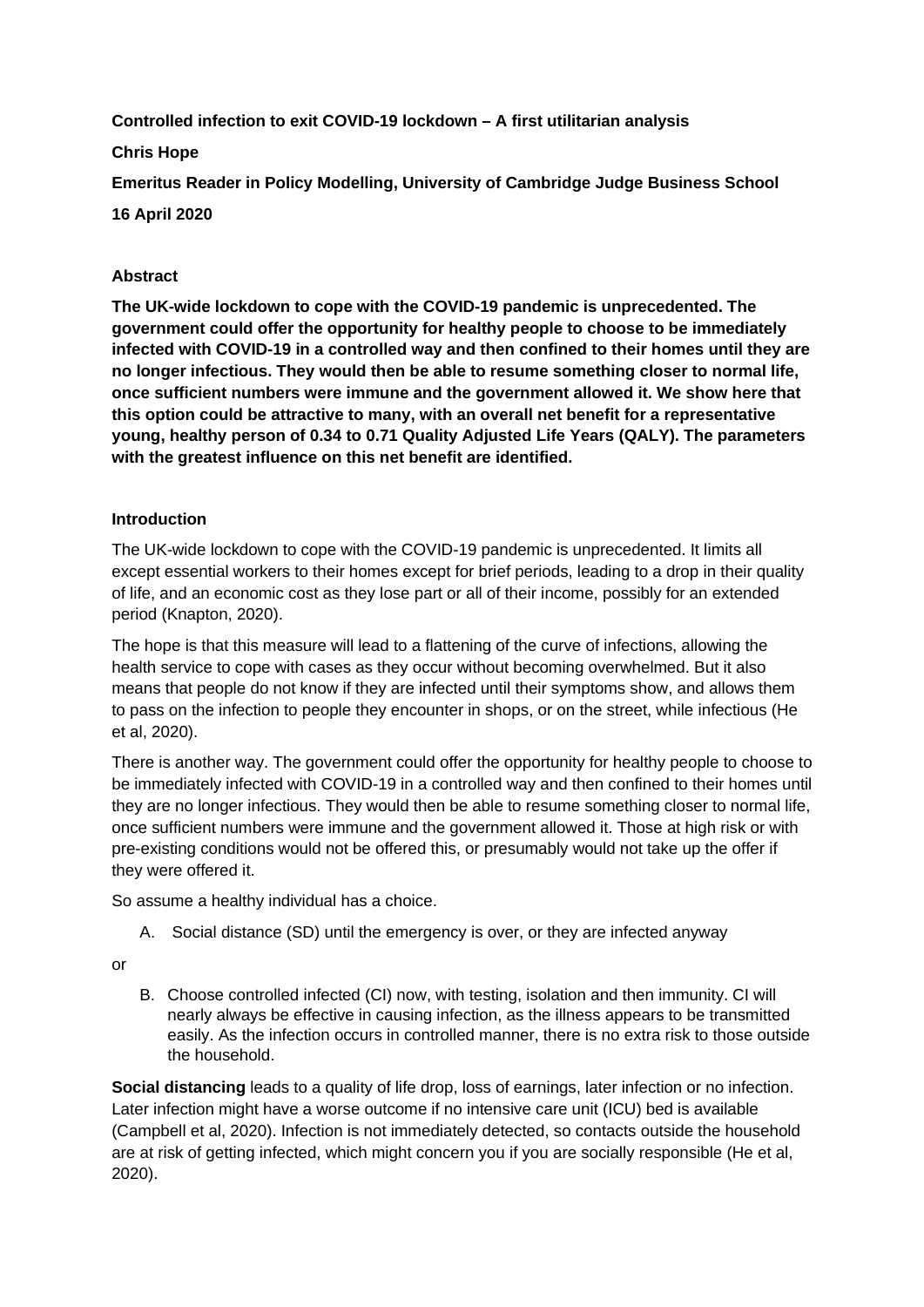**Controlled infection** leads to immediate illness, probably for the whole household, if it is effective, then an ability to lead close to a normal life once govt relaxes restrictions for those who have had the disease. Walport, 2020, discusses the closeness of this type of antibody test.

There is an obvious extension to see whether the govt should compel some people to choose controlled infected for the greater good. I am not modelling this, as it takes us uncomfortably close to an extreme authoritarian state.

Which is better if I'm given a choice, CI or SD? The basic tradeoff is that CI allows me to obtain an earlier return to near-normal life, and a certainty that I'm not infecting others outside my household in exchange for increasing the small chance that I will suffer major symptoms, possibly death, since under SD I may not get infected at all.

I assume that the timescale is short enough that no discounting needs to be applied, except to express remaining lifetime as a reduced value to allow for discounting and the natural drop below normal quality by end of life.

There is an issue combining the health and loss of quality of life effects, which can be expressed as QALYs, and the economic effects, which are measured in financial units, such as pounds sterling. I've made the choice to express everything as expected QALY lost by converting loss of earnings and medical costs to QALY lost by using a standard value of a full quality life year (NICE, 2013).

The better choice of CI and SD is the one that leads to the lower value for total concern by the individual over QALYs lost by the individual, their household and those outside the household.

#### **Parameters in the model**

Time until emergency over T vears At some point the government will declare the COVID-19 emergency over and allow everyone to

resume a normal life. Probably once a vaccine is available (Spinney, 2020). Of the order of six months to a year (Ferguson, 2020).

Length of infection **F** years

The length of time that an infection lasts. Of the order of two weeks (WHO, 2020a), or longer in severe cases.

Date of infection if it occurs under SD  $D$  vears

Probably near the middle of the infection, which is likely to be the order of three months away (Yale, 2020).

Time until those who have had COVID can resume better life B vears

This will happen when people can prove that they are immune using an antibody test. Of the order of a month or two away (Walport, 2020).

Remaining lifetime **Lating and Contract Contract Contract Contract Contract Contract Contract Contract Contract Contract Contract Contract Contract Contract Contract Contract Contract Contract Contract Contract Contract Co** 

Expected remaining lifetime if not killed by COVID-19, discounted for time and loss of quality towards the end of life. Will vary by person, up to about 50 years for a healthy young adult.

| Prob of infection under CI | Pci |
|----------------------------|-----|
|----------------------------|-----|

As the virus seems to transmit easily, assume this is close to 100% (Pulse, 2020)

Prob of infection under SD Psd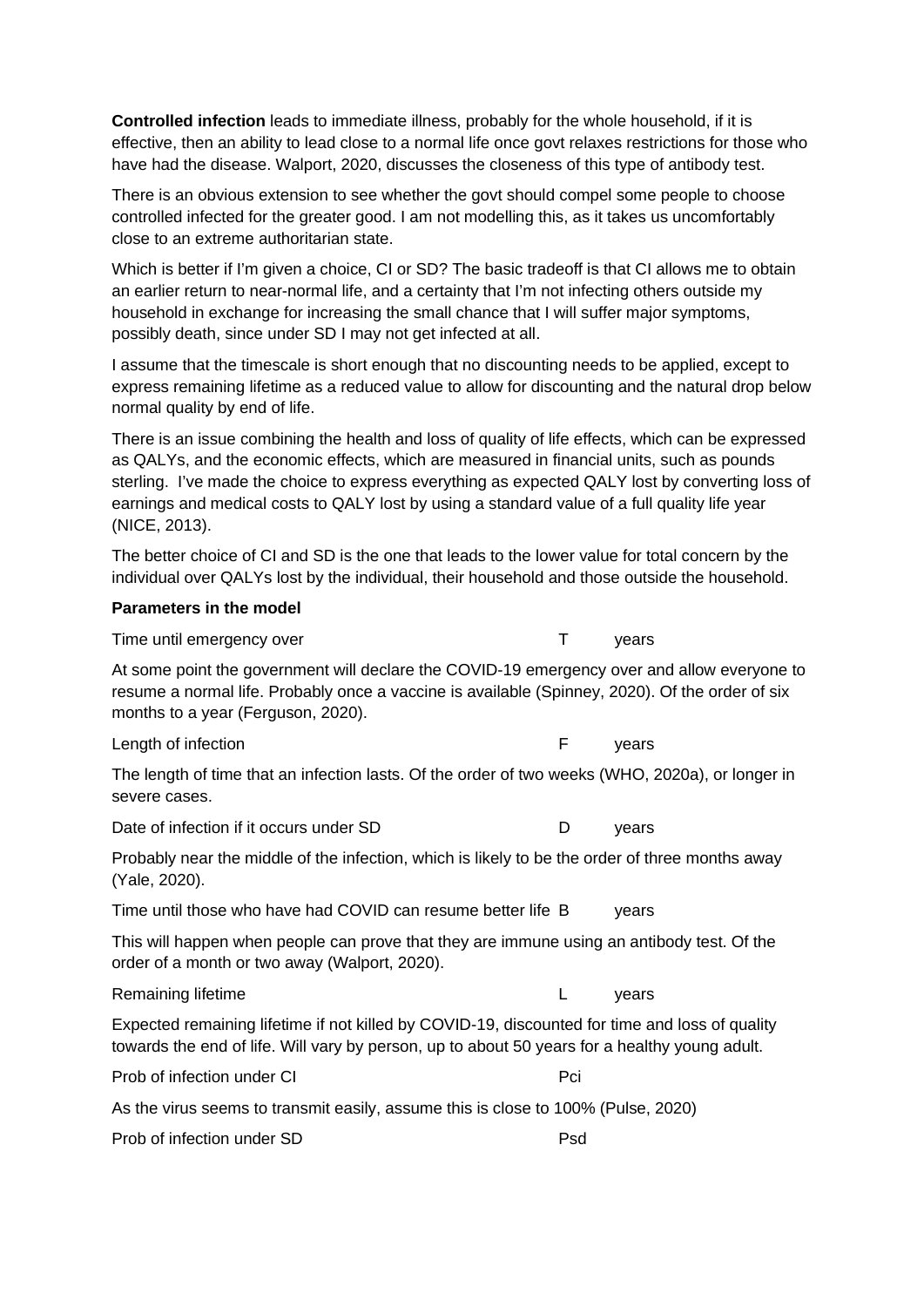| There have been different views about this, ranging from 80% in some early work with no social<br>distancing (Johnson, 2020). Possibly around 30% now (Lanese, 2020).                                                                                                           |               |
|---------------------------------------------------------------------------------------------------------------------------------------------------------------------------------------------------------------------------------------------------------------------------------|---------------|
| Prob of needing ICU if infected                                                                                                                                                                                                                                                 | Pv            |
| For healthy people, over 90% of infections result in no or mild symptoms (Michelen et al, 2020).<br>Assume this is the order of 5% (WHO, 2020b). 'ICU' is shorthand in this paper for all appropriate<br>intensive medical care.                                                |               |
| Prob of obtaining ICU if needed under SD                                                                                                                                                                                                                                        | Pvsd          |
| If the health service does become overwhelmed, not all patients who need ICUs will get one.<br>Some early work suggested only one in eight might get them (Davies, 2020), but the information<br>on this is changing rapidly, so maybe now the proportion could be 70% or more. |               |
| Prob of obtaining ICU if needed under CI                                                                                                                                                                                                                                        | Pvci          |
| As the infection occurs early in the pandemic, I assume the health service will not be<br>overstretched, so assume this to be close to 1                                                                                                                                        |               |
| Prob of death if need ICU and obtain it                                                                                                                                                                                                                                         | Pdv           |
| Of the order of 10%, giving a death rate of about 0.5% for previously healthy people (Le Page,<br>2020).                                                                                                                                                                        |               |
| Prob of death if need ICU and do not obtain it                                                                                                                                                                                                                                  | Pdnv          |
| Assume this is much higher, maybe close to 50%, but there appears to be very little data on this.                                                                                                                                                                               |               |
| Value of full quality life year                                                                                                                                                                                                                                                 | Eqaly £/year  |
| Government uses a value of about £30,000 for this (Timmins, 2017).                                                                                                                                                                                                              |               |
| Loss of earnings under SD                                                                                                                                                                                                                                                       | £/year<br>Esd |
| Will depend on the individual. Government support has reduced this loss by up to 80% for many<br>people (HMRC, 2020). Maybe of the order of 10,000 to 30,000.                                                                                                                   |               |
| Normal quality of life                                                                                                                                                                                                                                                          | Qn            |
| Full quality life is rated as 1 in the QALY system. This will vary by person, but for many will be<br>close to or at 1.                                                                                                                                                         |               |
| Quality of life under SD                                                                                                                                                                                                                                                        | Qsd           |
| Will vary by person. Some might feel badly affected, some are quite able to withstand it. Probably<br>0.5 to 0.95                                                                                                                                                               |               |
| Quality of life if infected                                                                                                                                                                                                                                                     | Qi            |
| Will involve mild symptoms and quarantine. Less than Qsd. Maybe around 0.5                                                                                                                                                                                                      |               |
| Quality of life while needing ICU                                                                                                                                                                                                                                               | Qv            |
| The major symptoms of pneumonia are very unpleasant. Probably close to 0.                                                                                                                                                                                                       |               |
| Quality of life close to normal                                                                                                                                                                                                                                                 | Qcn           |
| Not everything will be back to normal. There will be other people still socially distancing, and<br>other disruptions still continuing. Above Qsd but not back to Qn.                                                                                                           |               |
| Number of people in household                                                                                                                                                                                                                                                   | н             |

Assume all these people will be infected if you are. The model assumes their QALY loss from illness is the same as yours, but they have no economic losses. Obviously an oversimplification,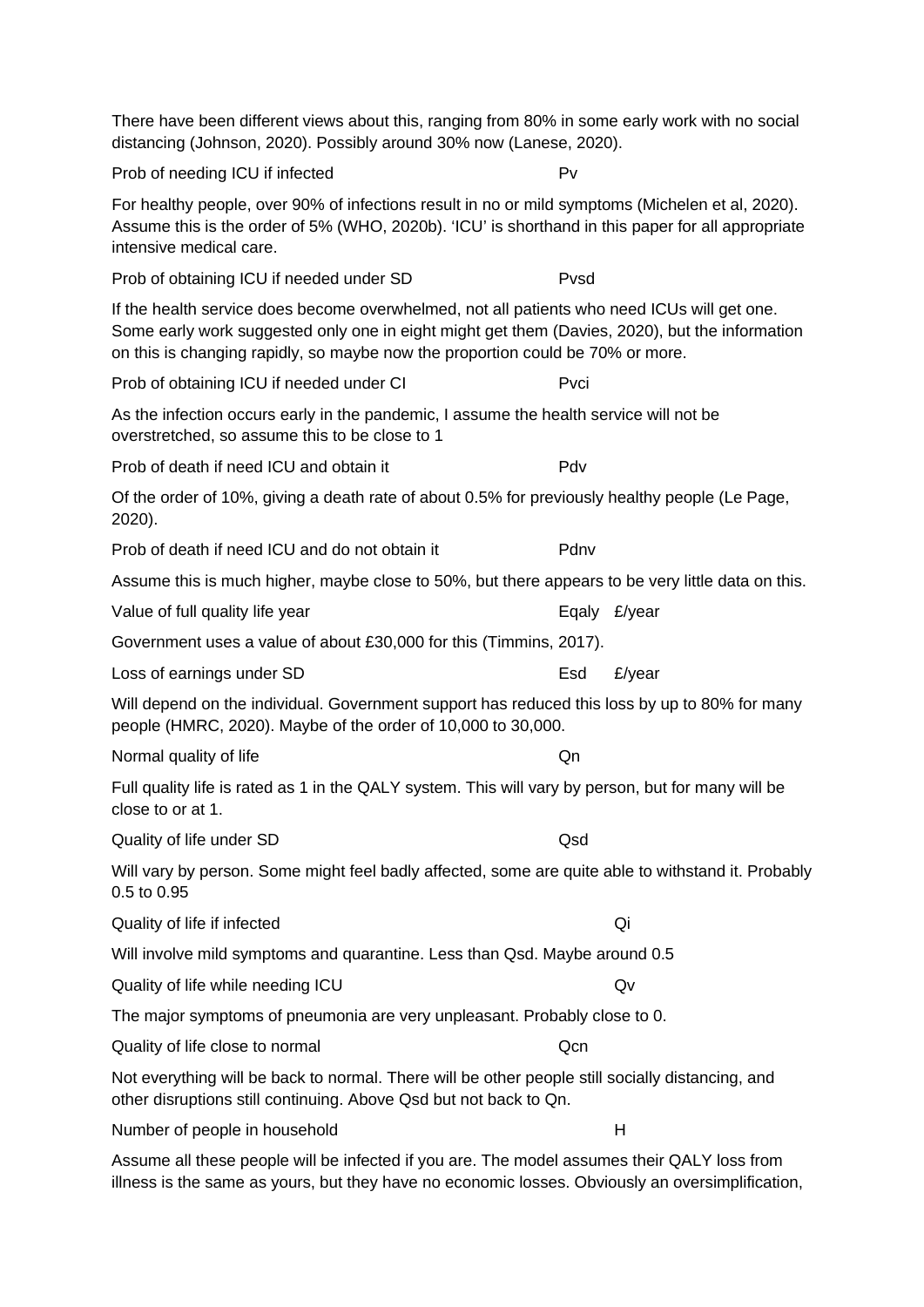but may not be too bad as older people probably lose more and children less. Maybe count a child as half an adult for the purposes of the model, as they seem to be less affected by the illness than adults.

Number of people outside household infected under SD Nisd

These are people you encounter while infectious but before you know it. Will be lower the more effective social distancing is, but will not be zero. Maybe around 2 (He et al, 2020). Their health losses are assumed to be the same as yours if you were infected, which is an obvious oversimplification.

Concern for those outside household Concern for those outside household

People differ in their social responsibility. For some who only think of themselves this will be close to zero. For others with a strong social conscience it will be higher, but almost certainly less than 1, maybe around 0.5. The model assumes this applies only to their health losses, as you infecting them does not consistently change their economic losses.

Concern for those inside household Checoncern Checoncern Checoncern Checoncern Checoncern Checoncern Checoncern Checoncern Checoncern Checoncern Checoncern Checoncern Checoncern Checoncern Checoncern Checoncern Checoncern

For people in a happy family or social unit this will be close to 1, or even above 1. For others it could be significantly lower.

Medical costs if hospitalised Cm  $E$ 

Under the NHS this will be zero or close to zero. It's included in the model so that it can be used in other countries without healthcare that is free at point of use.

#### **Illustrative calculations**

In this section the model is applied to a representative healthy young adult, who is normally very socially active, socially responsible, losing a lot of income under lockdown. The model uses very crudely estimated values for the parameters, initially as a deterministic calculation, so that the workings of the model can be understood, and then as a probabilistic one. Illustrative deterministic calculations for two other individuals, a middle-aged person with a family, and a retired person with a partner are included as appendix A. The main intention is to demonstrate the workings of the model and that it produces plausible results. In reality, there are a large number of different categories of people, each of whom could use the model tailored to their own circumstances.

## **Deterministic calculation**

Parameters applied to all 3 people:

| Time until emergency over                                  | 0.75             |           | years  |
|------------------------------------------------------------|------------------|-----------|--------|
| Date of infection if it occurs under SD                    | 0.25             | - D       | vears  |
| Time until those who have had COVID can resume better life | 0.12             | - B       | vears  |
| Prob of infection under CI                                 | 0.95             | Pci       |        |
| Prob of infection under SD                                 | 0.3              | Psd       |        |
| Prob of obtaining ICU if needed under SD                   | 0.7              | Pvsd      |        |
| Prob of obtaining ICU if needed under CI                   | 0.9 <sup>°</sup> | Pvci      |        |
| Prob of death if need ICU and obtain it                    | 0.1              | Pdv       |        |
| Prob of death if need ICU and do not obtain it             | 0.4              | Pdnv      |        |
| Value of full quality life year                            | 30000            | Eqaly     | £/year |
| Medical costs if hospitalised                              | 100              | <b>Cm</b> | £      |
|                                                            |                  |           |        |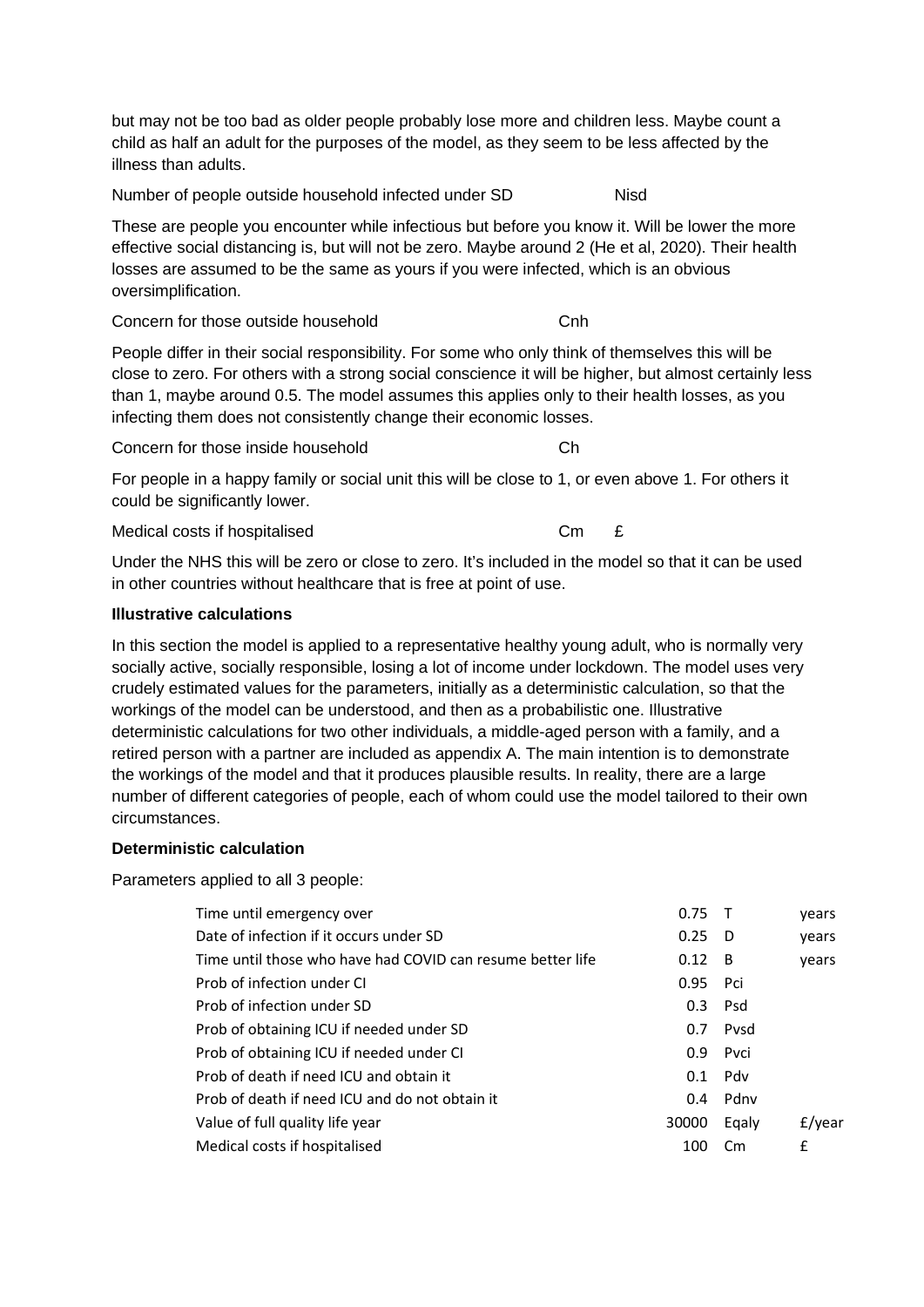These are all obviously rough estimates, and should be kept under review. One year is an optimistic estimate for having a vaccine available, but the govt might choose to declare the emergency over in six months or so on the basis of herd immunity or public pressure. Assume infection occurs after 3 months under SD on the basis of flattening the curve below what has been seen in Italy. An antibody test could be available within 6 weeks and there will be great pressure from those who are immune to be allowed to resume normal activities. Controlled infection is assumed to be almost completely effective. The risk of infection under SD is very hard to estimate, so the 30% value is subject to change. Assume there is a 30% chance that the NHS will be overwhelmed under SD, but only a 10% chance if controlled infection is chosen early. The death rates for major symptoms are educated guesses. The QALY value is from govt guidelines, and under the NHS the medical costs would be minimal, maybe £100 for some prescriptions.

Person A, a healthy young adult, who is normally very socially active, socially responsible, losing a lot of income under lockdown:

| Length of infection                                  | 0.04  | - F         | years     |
|------------------------------------------------------|-------|-------------|-----------|
| Remaining lifetime                                   | 40    | -L          | years     |
| Prob of needing ICU if infected                      | 0.05  | Pv          |           |
| Loss of earnings under SD                            | 25000 | Esd         | $f$ /year |
| Normal quality of life                               | 0.98  | Qn          |           |
| Quality of life under SD                             | 0.7   | Qsd         |           |
| Quality of life if infected                          | 0.6   | Qi          |           |
| Quality of life while needing ICU                    | 0.1   | Qv          |           |
| Quality of life close to normal                      | 0.9   | Qcn         |           |
| Number of people in household                        | 1     | H           |           |
| Number of people outside household infected under SD | 2     | <b>Nisd</b> |           |
| Concern for those outside household                  | 0.4   | Cnh         |           |
| Concern for those inside household                   | 0.9   | Ch          |           |

She is fit and healthy so the illness would run its course in 2 weeks. Her remaining lifetime is 60 years, but discounted down to 40 years for time and loss of quality in old age. She has no existing conditions so would only have a 10% chance of needing an ICU. She is self-employed with limited government help available, so would lose 25,000 per year while under SD. Her normal quality of life is very good, but she is sociable and this drops to 0.7 under lockdown, and 0.6 if infected and quarantined. Her life would be of very poor quality, 0.1, if under intensive care, but back to 0.9 once immune and allowed to resume activity. She is the only one in her household, but has contact with quite a lot of people even under lockdown, from shopping etc. She is socially responsible, and cares almost half as much for those outside her household as she does for herself.

The health outcomes for person A are shown below.

|                                                  | <b>CI</b> | SD      |
|--------------------------------------------------|-----------|---------|
| <b>Prob of no infection</b>                      | 0.050     | 0.7     |
| Prob of infection                                | 0.950     | 0.3     |
| <b>Prob of minor infection</b>                   | 0.903     | 0.285   |
| Prob of needing and obtaining ICU                | 0.043     | 0.0105  |
| Prob of needing and obtaining ICU and recovering | 0.038     | 0.00945 |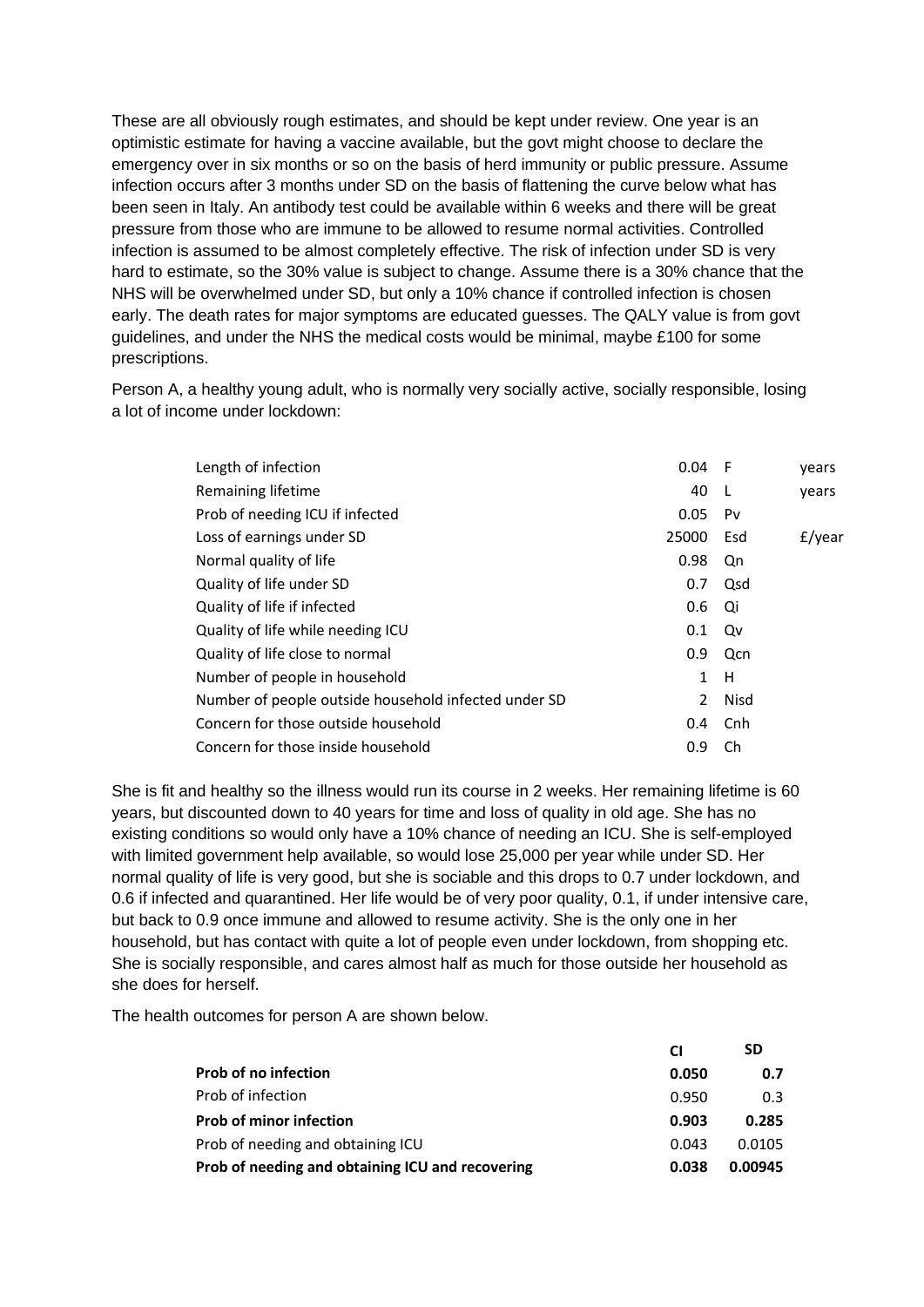| Prob of needing and obtaining ICU and dying          | 0.004 | 0.00105 |
|------------------------------------------------------|-------|---------|
| Prob of needing and not obtaining ICU                | 0.005 | 0.005   |
| Prob of needing and not obtaining ICU and recovering | 0.003 | 0.003   |
| Prob of needing and not obtaining ICU and dying      | 0.002 | 0.002   |
| Prob of dying                                        | 0.006 | 0.003   |

She has a 70% chance of no infection under SD, and a 90% chance of a minor infection under CI. Her chances of dying are higher under CI, at 0.6% rather than 0.3% under SD.

| Expected QALY loss                            | СI    | SD            |   |
|-----------------------------------------------|-------|---------------|---|
| No infection                                  | 0.011 | 0.147         |   |
| Minor infection                               | 0.079 | 0.035         |   |
| Needing ICU and recovering                    | 0.004 | 0.002         |   |
| Needing ICU and dying                         | 0.242 | 0.111         |   |
| total                                         | 0.336 | 0.295         |   |
| concern about rest of household total         | 0.000 | 0.000         |   |
| concern about outside household total         | 0.000 | 0.158         |   |
| total concern                                 | 0.336 | 0.453         |   |
|                                               |       |               |   |
| <b>Economic losses</b>                        |       |               |   |
| loss of earnings if not infected              | 18750 | 18750         | f |
| loss of earnings if infected                  | 3000  | 7250          | f |
| Expected economic loss                        |       |               |   |
| <b>Expected loss of earnings</b>              | 3788  | 15300         | £ |
| Expected medical costs                        | 5     | $\mathcal{P}$ | f |
| Total                                         | 3792  | 15302         | £ |
| <b>QALY equivalent</b>                        | 0.126 | 0.510         |   |
| total concern over health and economic losses | 0.463 | 0.963         |   |
| Net benefit of Controlled Infection           | 0.500 |               |   |

Her major QALY loss under CI is the 0.242 QALYs from needing an ICU and dying. There is only a 0.6% chance of this happening, but she loses a lot of years of good health if it does. Her major QALY losses under SD are from the loss of quality of life during the lockdown (0.147), from dying (0.111) and, particularly, from concern about those outside the household she would infect while infectious (0.158). Although the QALY loss while needing an ICU is large, it only occurs for a short time if she recovers, so does not contribute greatly to her expected QALY loss under either choice. Her expected economic losses of £15302 under SD are much higher than the £3792 under CI, as she can get back to normal life much faster under CI. Adding in the QALY equivalent of her economic losses takes her total QALY losses to 0.463 under CI and 0.963 under SD. For her, CI is clearly the better option, giving a net benefit of 0.5 QALY.

#### **Probabilistic calculation**

Nearly all the parameters in the model are in reality highly uncertain. In this section they are represented by symmetrical triangular probability distributions, with modal (and therefore mean)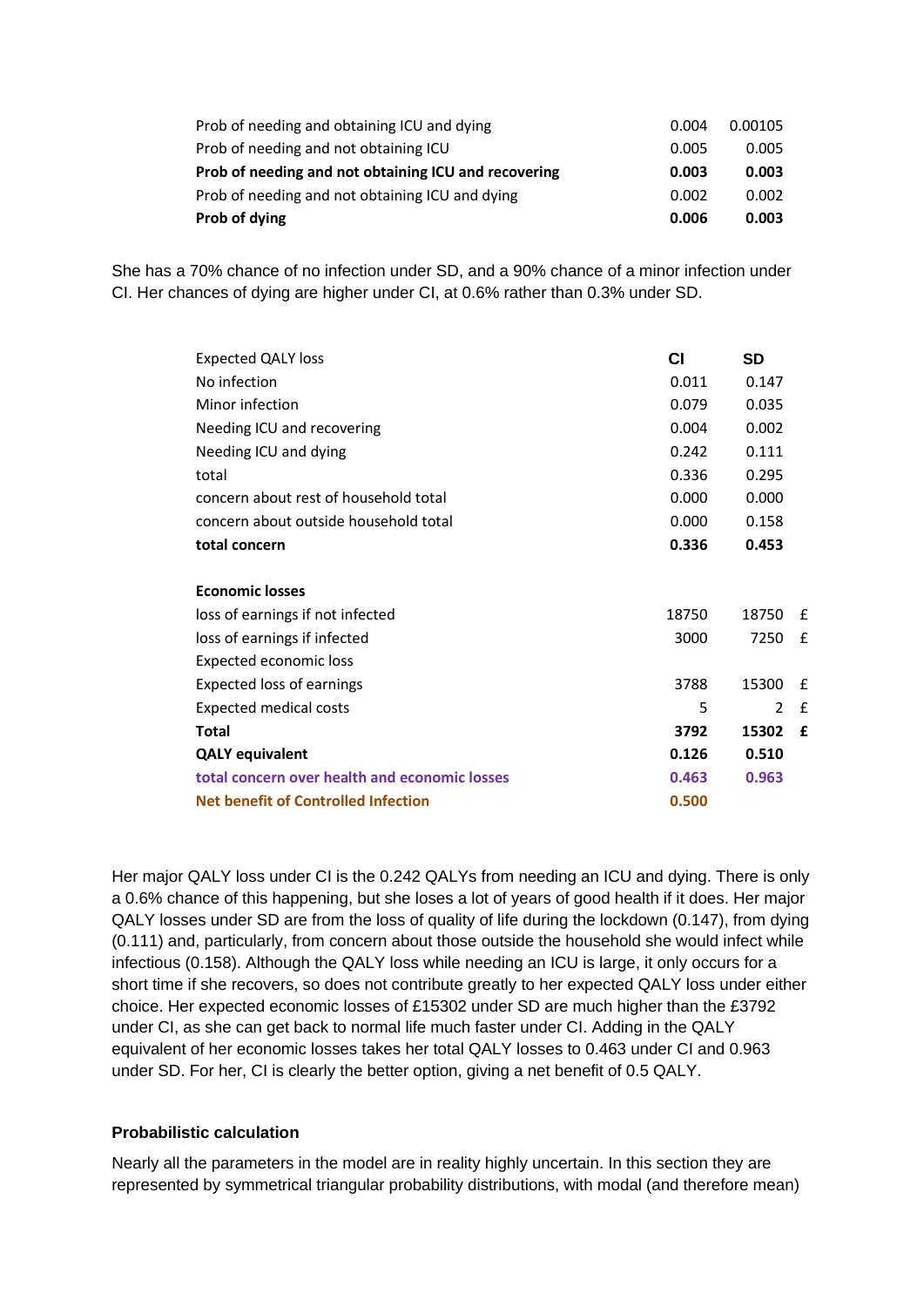values as in the deterministic calculation, and minimum and maximum values as shown in the table below.

|                                                            | min          | max          |           |
|------------------------------------------------------------|--------------|--------------|-----------|
| Time until emergency over                                  | 0.5          | 1.0          | years     |
| Length of infection                                        | 0.02         | 0.06         | years     |
| Date of infection if it occurs under SD                    | 0.13         | 0.37         | years     |
| Time until those who have had COVID can resume better life | 0.06         | 0.18         | years     |
| Remaining lifetime                                         | 30           | 50           | years     |
| Prob of infection under CI                                 | 0.9          | 1.0          |           |
| Prob of infection under SD                                 | 0.1          | 0.5          |           |
| Prob of needing ICU if infected                            | 0.02         | 0.08         |           |
| Prob of obtaining ICU if needed under SD                   | 0.6          | 0.8          |           |
| Prob of obtaining ICU if needed under CI                   | 0.8          | 1            |           |
| Prob of death if need ICU and obtain it                    | 0.05         | 0.15         |           |
| Prob of death if need ICU and do not obtain it             | 0.3          | 0.5          |           |
| Value of full quality life year                            | 20000        | 40000        | $f$ /year |
| Loss of earnings under SD                                  | 20000        | 30000        | $f$ /year |
| Normal quality of life                                     | 0.96         | 1            |           |
| Quality of life under SD                                   | 0.6          | 0.8          |           |
| Quality of life if infected                                | 0.5          | 0.7          |           |
| Quality of life while needing ICU                          | 0            | 0.2          |           |
| Quality of life close to normal                            | 0.85         | 0.95         |           |
| Number of people in household                              | $\mathbf{1}$ | 1            |           |
| Number of people outside household infected under SD       | 1            | 3            |           |
| Concern for those outside household                        | 0.3          | 0.5          |           |
| Concern for those inside household                         | 0.8          | $\mathbf{1}$ |           |
| Medical costs if hospitalised                              | 0            | 200          | £         |

Running the model 100,000 times, using Latin Hypercube Sampling to sample the parameters randomly from these ranges, gives the result shown in the figure below for the net benefit from choosing CI rather than SD.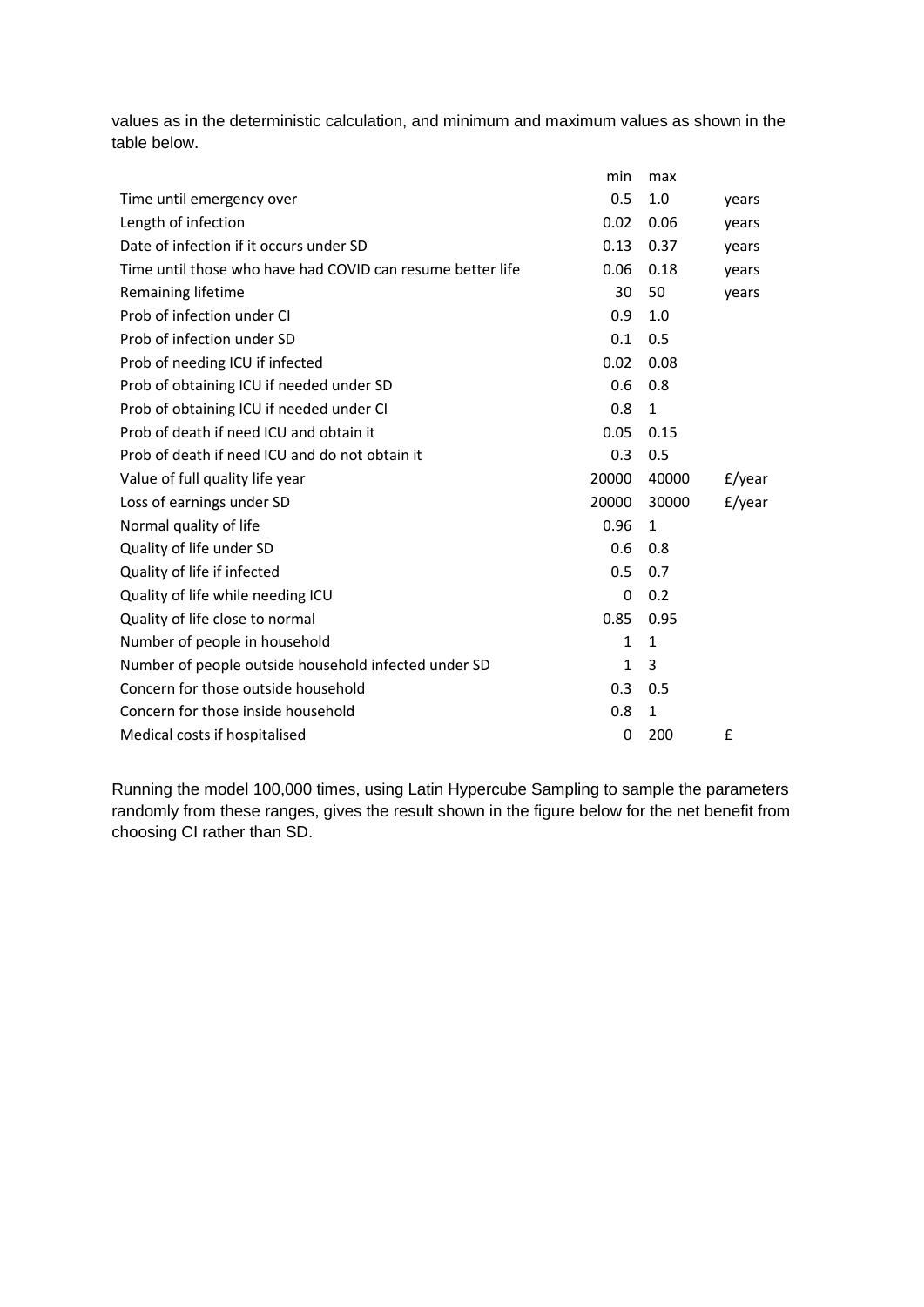

The mean benefit is very close to the 0.5 QALY net benefit in the deterministic calculation. The 90% confidence interval for the net benefit is 0.338 to 0.709 QALY. All 10,000 runs show CI to be better than SD for a person like this.

The figure below shows the influence of the five most influential parameters in the model on this result. The most influential parameter is T, the time until the emergency is declared over. If this is in the bottom 10% of its range, just over 6 months, and all other parameters continue to vary over their full range, the mean net benefit from CI is just over 0.4 QALY. If it is in the top 10% of its range, just below one year, the mean net benefit from CI is just over 0.6 QALY.

The second most influential parameter is Eqaly, the value of a full quality life year, whose influence is in the opposite direction. If it is in the bottom 10% of its range, just above £20,000, the mean net benefit of CI is about 0.62 QALY. If it is in the top 10% of its range, just below £40,000, the mean net benefit of CI is about 0.43 QALY. The influence is in this direction because a smaller value of Eqaly gives a higher QALY equivalent from the smaller economic losses under CI, and vice versa.

The other influences are interpreted in a similar way.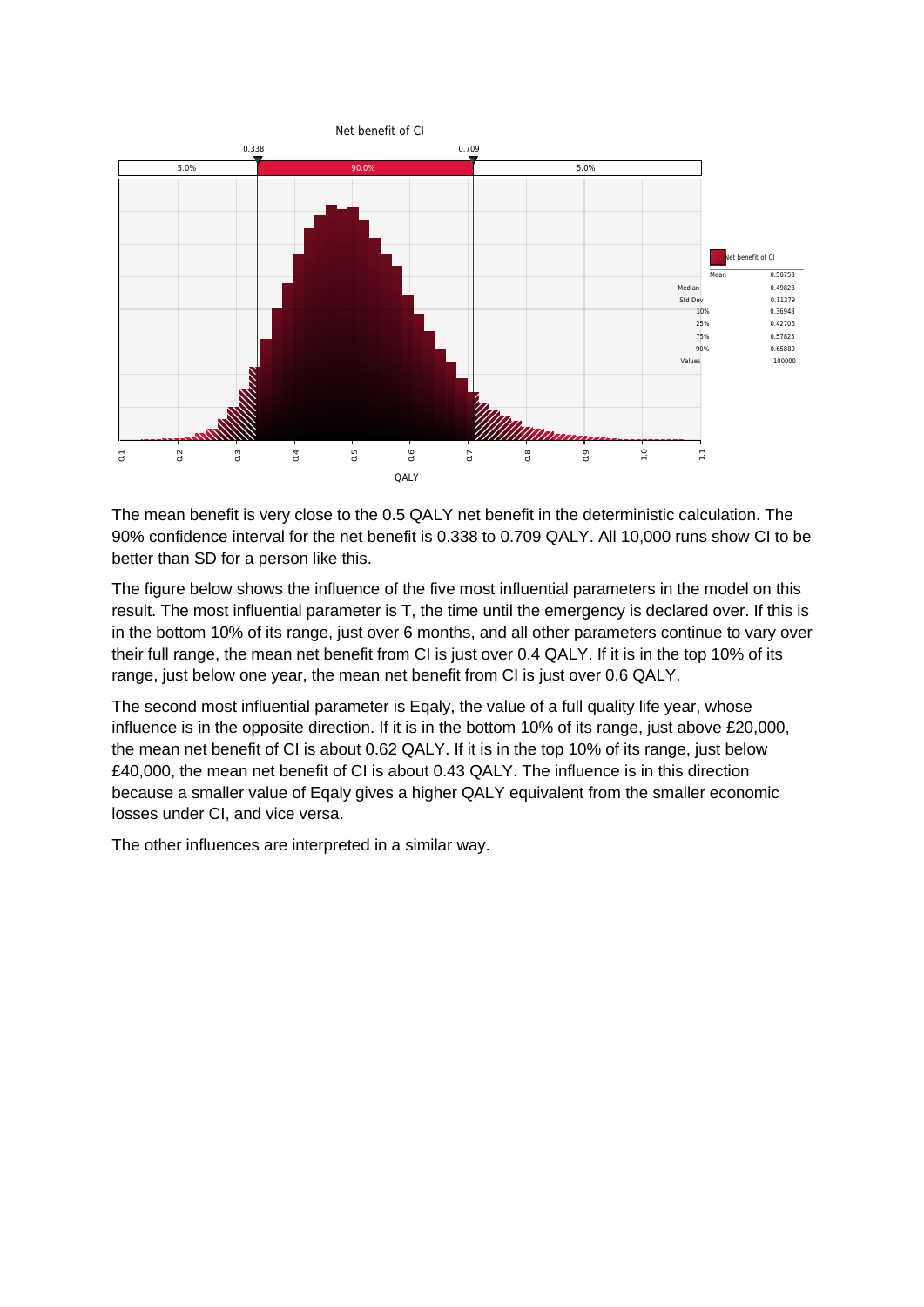

### **Discussion**

Even with the referenced sources and a probabilistic calculation, we shouldn't take too much notice of the exact numerical results from the model, but they give at least a suggestion that there may well be many people who could benefit from and choose controlled infection. The result (in appendix A) that person C, a retired person with a partner, is clearly better under SD gives some confidence that the model is not systematically biased towards controlled infection. The government would clearly need to develop, validate and possibly extend the model before deciding whether to offer CI to healthy people. Examples and a probabilistic calculation, we show the method of the exact numerical results from the model, but they give at lead there may well be many people who could benefit from and choose consult (in appendix A) tha

Some might worry about the morality of letting people choose an action with a roughly 0.5% chance of death. But people often do this – mountain climbing and motorcycling are obvious examples (DfT, 2015). The worry would be valid if governments were to compel some people to become infected, but this is not what is being modelled here.

A final thought. As the lockdown wears on, many people are capable of making an informal calculation like the one modelled here. If the government does not offer the option for CI, some of those people may well be tempted to take matters into their own hands and become infected via friends or contacts. But this would be much less controlled than an official scheme, and in particular would not reliably avoid the contact with others while infectious, which is one of the main benefits of CI. So please do comply with government guidelines and not take matters into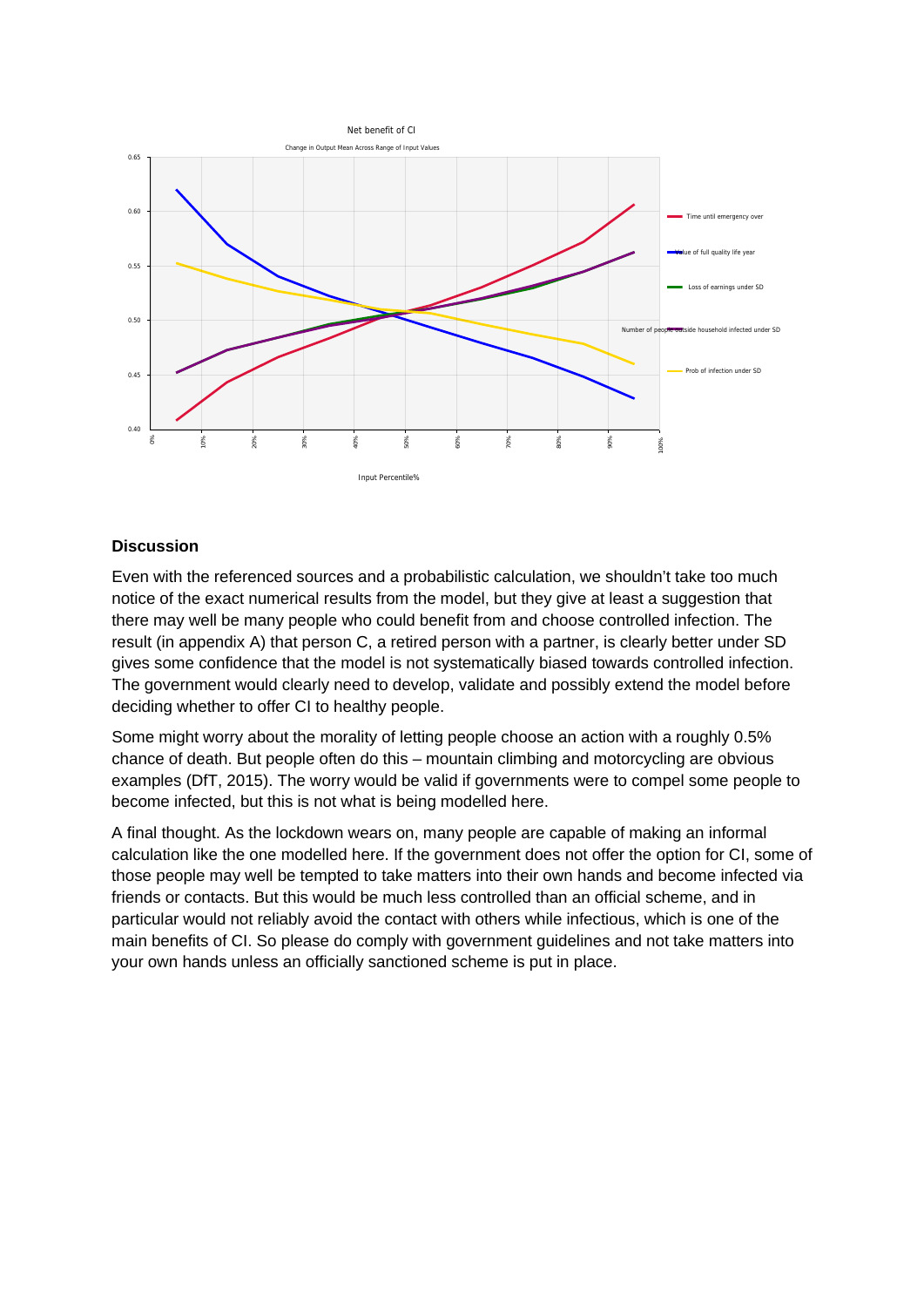## **References**

Campbell, D, et al, 2020, Doctors warn coronavirus could overwhelm NHS 'within weeks' [https://www.theguardian.com/world/2020/mar/21/doctors-warn-coronavirus-could-overwhelm](https://www.theguardian.com/world/2020/mar/21/doctors-warn-coronavirus-could-overwhelm-nhs-intensive-care)[nhs-intensive-care](https://www.theguardian.com/world/2020/mar/21/doctors-warn-coronavirus-could-overwhelm-nhs-intensive-care) accessed 16 April 2020.

Davies, R, 2020, NHS faces shortfall of ventilators as manufacturers struggle, [https://www.theguardian.com/business/2020/apr/03/nhs-faces-shortfall-of-ventilators-as](https://www.theguardian.com/business/2020/apr/03/nhs-faces-shortfall-of-ventilators-as-manufacturers-struggle-coronavirus)[manufacturers-struggle-coronavirus](https://www.theguardian.com/business/2020/apr/03/nhs-faces-shortfall-of-ventilators-as-manufacturers-struggle-coronavirus) accessed 16 April 2020.

Department for Transport, 2015, Facts on Motorcyclist Casualties, [https://assets.publishing.service.gov.uk/government/uploads/system/uploads/attachment\\_data/fil](https://assets.publishing.service.gov.uk/government/uploads/system/uploads/attachment_data/file/447673/motorcyclist-casualties-2013-data.pdf) [e/447673/motorcyclist-casualties-2013-data.pdf](https://assets.publishing.service.gov.uk/government/uploads/system/uploads/attachment_data/file/447673/motorcyclist-casualties-2013-data.pdf) accessed 16 April 2020.

Ferguson, N, 2020, [https://www.theguardian.com/world/live/2020/apr/16/coronavirus-uk-live](https://www.theguardian.com/world/live/2020/apr/16/coronavirus-uk-live-news-covid-19-lockdown-extension)[news-covid-19-lockdown-extension](https://www.theguardian.com/world/live/2020/apr/16/coronavirus-uk-live-news-covid-19-lockdown-extension) accessed 16 April 2020.

He, X., Lau, E.H.Y., Wu, P. et al., 2020, Temporal dynamics in viral shedding and transmissibility of COVID-19. Nat Med.<https://doi.org/10.1038/s41591-020-0869-5>

HMRC, 2020, Claim for your employees' wages through the Coronavirus Job Retention Scheme, <https://www.gov.uk/guidance/claim-for-wage-costs-through-the-coronavirus-job-retention-scheme> accessed 16 April 2020.

Johnson, M, 2020, Economic benefits of social distancing outweigh GDP losses by \$5.2T: analysis [https://thehill.com/policy/finance/economy/492946-benefits-social-distancing-outweigh-](https://thehill.com/policy/finance/economy/492946-benefits-social-distancing-outweigh-GDP-losses-by-5.2-trillion-analysis#.XpfdTHfzBKw.twitter)[GDP-losses-by-5.2-trillion-analysis#.XpfdTHfzBKw.twitter](https://thehill.com/policy/finance/economy/492946-benefits-social-distancing-outweigh-GDP-losses-by-5.2-trillion-analysis#.XpfdTHfzBKw.twitter) accessed 16 April 2020.

Knapton, S, 2020, How long will the UK coronavirus lockdown last? <https://www.telegraph.co.uk/news/2020/04/16/how-long-uk-lockdown-last-guess/> accessed 16 April 2020.

Lanese, N, 2020, Has half the UK already caught COVID-19? Probably not. <https://www.livescience.com/half-the-uk-infected-coronavirus-covid19.html> accessed 16 April 2020.

Le Page M, 2020, Why we still don't know what the death rate is for covid-19, New Scientist, [https://www.newscientist.com/article/2239497-why-we-still-dont-know-what-the-death-rate-is-for](https://www.newscientist.com/article/2239497-why-we-still-dont-know-what-the-death-rate-is-for-covid-19/)[covid-19/](https://www.newscientist.com/article/2239497-why-we-still-dont-know-what-the-death-rate-is-for-covid-19/) accessed 16 April 2020.

Michelen, M et al, 2020, In patients of COVID-19, what are the symptoms and clinical features of mild and moderate cases? Centre for Evidence-Based Medicine [https://www.cebm.net/covid-](https://www.cebm.net/covid-19/in-patients-of-covid-19-what-are-the-symptoms-and-clinical-features-of-mild-and-moderate-case/)[19/in-patients-of-covid-19-what-are-the-symptoms-and-clinical-features-of-mild-and-moderate](https://www.cebm.net/covid-19/in-patients-of-covid-19-what-are-the-symptoms-and-clinical-features-of-mild-and-moderate-case/)[case/](https://www.cebm.net/covid-19/in-patients-of-covid-19-what-are-the-symptoms-and-clinical-features-of-mild-and-moderate-case/) accessed 16 April 2020.

NICE, 2013, How NICE measures value for money in relation to public health interventions, <https://www.nice.org.uk/Media/Default/guidance/LGB10-Briefing-20150126.pdf> accessed 16 April 2020.

Pulse, 2020, Transmission: How Covid-19 spreads, [http://www.pulsetoday.co.uk/clinical/clinical](http://www.pulsetoday.co.uk/clinical/clinical-specialties/respiratory-/transmission-how-covid-19-spreads/20040548.article)[specialties/respiratory-/transmission-how-covid-19-spreads/20040548.article](http://www.pulsetoday.co.uk/clinical/clinical-specialties/respiratory-/transmission-how-covid-19-spreads/20040548.article) accessed 16 April 2020.

Spinney, L, 2020, Coronavirus vaccine: when will we have one? [https://www.theguardian.com/world/2020/apr/15/coronavirus-vaccine-when-will-we-have-one](https://www.theguardian.com/world/2020/apr/15/coronavirus-vaccine-when-will-we-have-one-covid-19)[covid-19](https://www.theguardian.com/world/2020/apr/15/coronavirus-vaccine-when-will-we-have-one-covid-19) accessed 16 April 2020.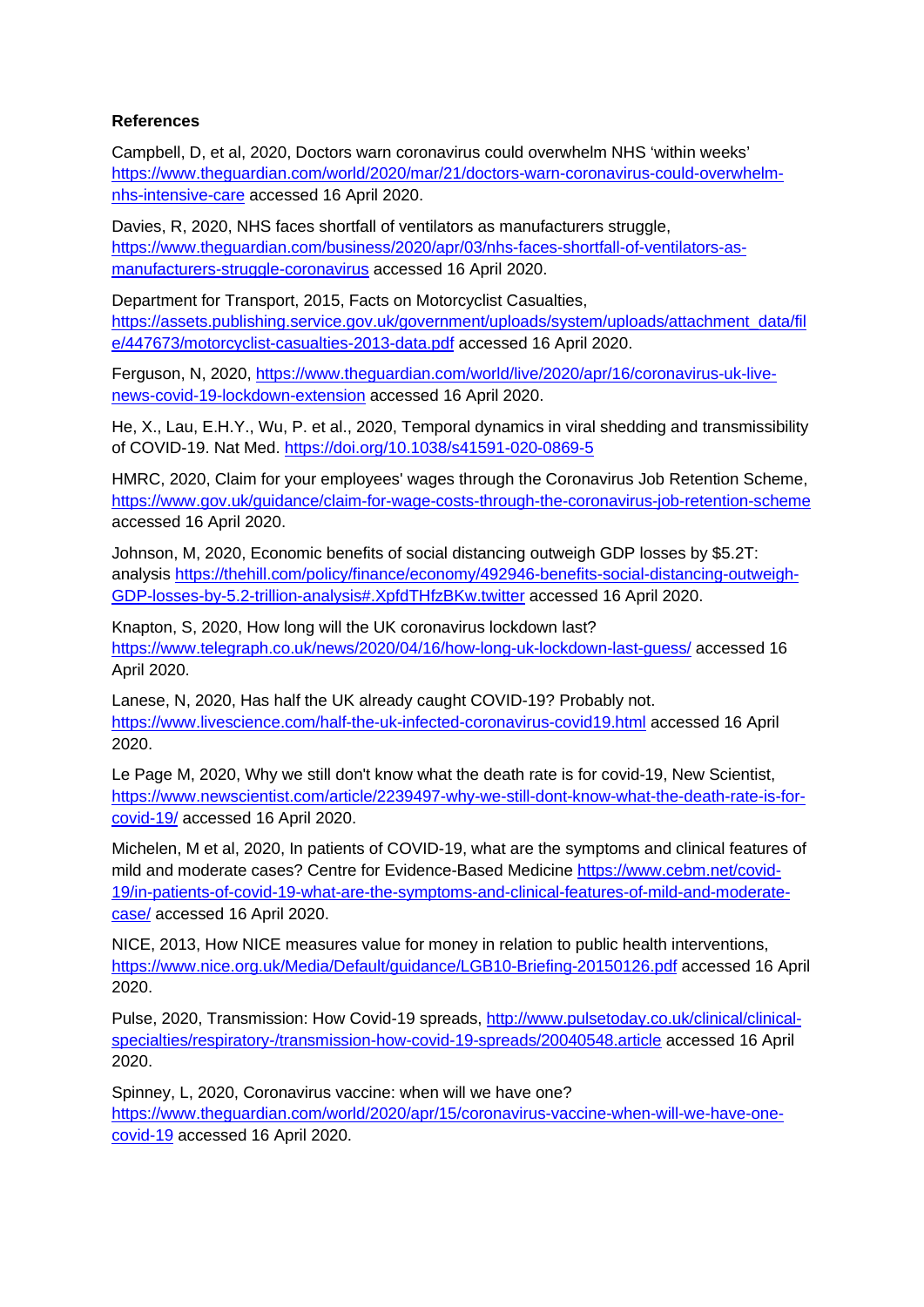Timmins, N, 2017, Ministers, not NHS England, should decide on the affordability of costeffective new treatments [https://www.kingsfund.org.uk/publications/articles/ministers-not-nhs](https://www.kingsfund.org.uk/publications/articles/ministers-not-nhs-england-should-decide-affordability-of-treatments)[england-should-decide-affordability-of-treatments](https://www.kingsfund.org.uk/publications/articles/ministers-not-nhs-england-should-decide-affordability-of-treatments) accessed 16 April 2020.

Walport, M, 2020, UK 'very close' to developing coronavirus test to reveal who has had Covid-19 with no symptoms [https://www.itv.com/news/2020-03-19/uk-very-close-coronavirus-test-to](https://www.itv.com/news/2020-03-19/uk-very-close-coronavirus-test-to-reveal-who-has-had-covid-19-with-no-symptoms/)[reveal-who-has-had-covid-19-with-no-symptoms/](https://www.itv.com/news/2020-03-19/uk-very-close-coronavirus-test-to-reveal-who-has-had-covid-19-with-no-symptoms/) accessed 16 April 2020.

WHO, 2020a, Report of the WHO-China Joint Mission on Coronavirus Disease 2019 (COVID-19), [https://www.who.int/docs/default-source/coronaviruse/who-china-joint-mission-on-covid-19](https://www.who.int/docs/default-source/coronaviruse/who-china-joint-mission-on-covid-19-final-report.pdf) [final-report.pdf](https://www.who.int/docs/default-source/coronaviruse/who-china-joint-mission-on-covid-19-final-report.pdf) accessed 16 April 2020.

WHO, 2020b, Clinical management of severe acute respiratory infection (SARI) when COVID-19 disease is suspected. [https://apps.who.int/iris/bitstream/handle/10665/331446/WHO-2019-nCoV](https://apps.who.int/iris/bitstream/handle/10665/331446/WHO-2019-nCoV-clinical-2020.4-eng.pdf)[clinical-2020.4-eng.pdf](https://apps.who.int/iris/bitstream/handle/10665/331446/WHO-2019-nCoV-clinical-2020.4-eng.pdf) accessed 16 April 2020.

Yale School of Medicine, 2020, COVID-19 Is Here. Now How Long Will It Last? <https://medicine.yale.edu/news-article/23446/> accessed 16 April 2020.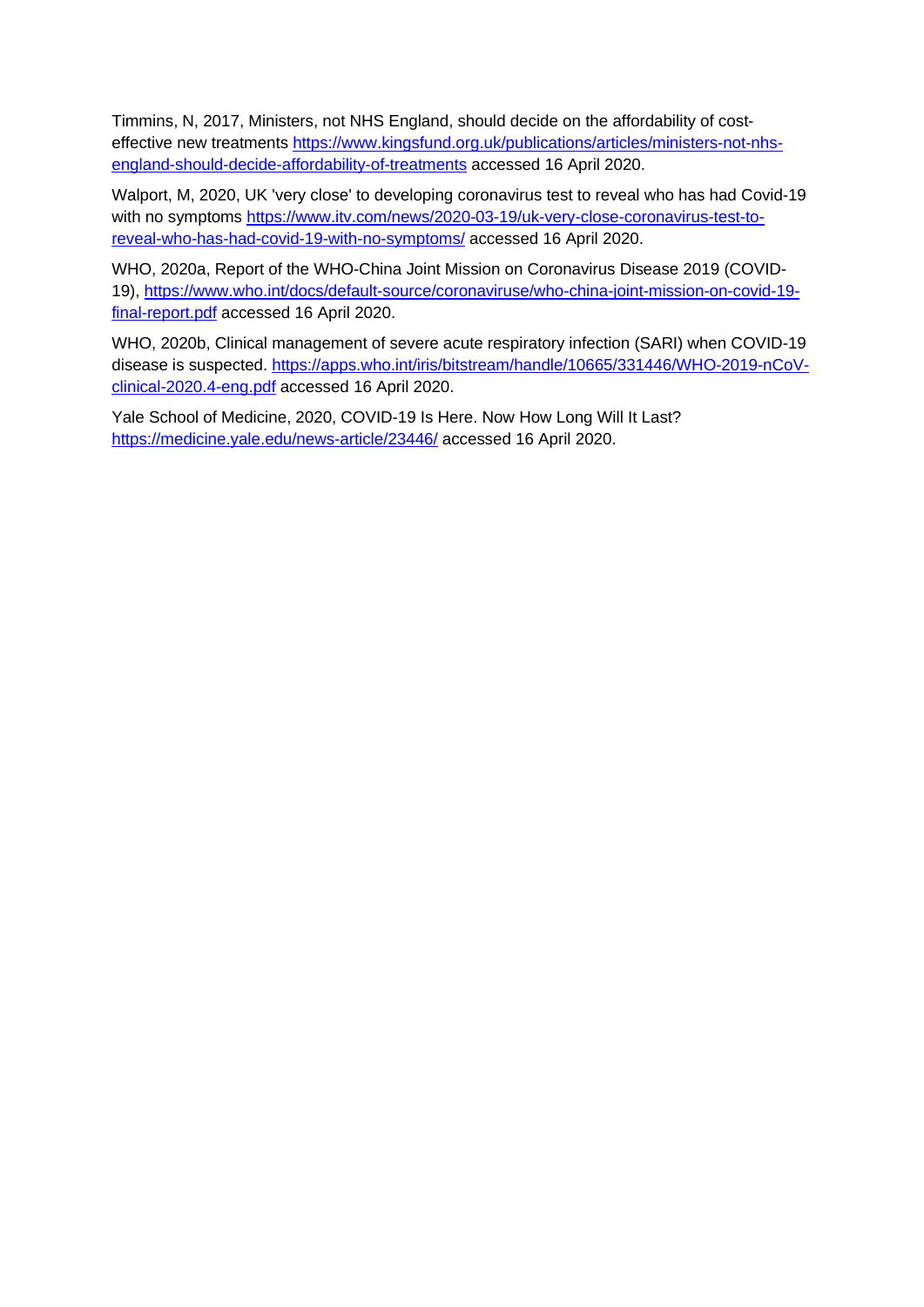## **Appendix A Deterministic calculations for two other individuals**

Person B: Middle aged with family, not very socially active, not too concerned about the wider world, losing some income but helped by government measures.

Person C: Retired with partner, not losing income or too badly affected by social distancing, moderately socially responsible.

#### Person B:

| Length of infection                                  | 0.04             | - F          | years     |
|------------------------------------------------------|------------------|--------------|-----------|
| Remaining lifetime                                   | 30               | $\mathbf{I}$ | vears     |
| Prob of needing ICU if infected                      | 0.05             | Pv           |           |
| Loss of earnings under SD                            | 10000            | Esd          | $f$ /year |
| Normal quality of life                               | 0.98             | Qn           |           |
| Quality of life under SD                             | 0.8              | Qsd          |           |
| Quality of life if infected                          | 0.7              | Qi           |           |
| Quality of life while needing ICU                    | 0.1              | Qv           |           |
| Quality of life close to normal                      | 0.95             | Qcn          |           |
| Number of people in household                        | 3                | H            |           |
| Number of people outside household infected under SD | $1.5\,$          | Nisd         |           |
| Concern for those outside household                  | 0.2 <sub>0</sub> | Cnh          |           |
| Concern for those inside household                   | 1                | Ch           |           |
|                                                      |                  |              |           |

He is still fit and healthy so the illness would run its course in 2 weeks. His remaining lifetime is 45 years, but discounted down to 30 years for time and loss of quality in old age. He has no existing conditions so would only have a 10% chance of needing a ICU. He is employed and qualifies for government help, so would lose 10,000 per year while under SD. His normal quality of life is very good, he is moderately sociable and his quality of life drops to 0.8 under lockdown, and 0.7 if infected and quarantined. His life would be of very poor quality, 0.1, if under intensive care, but back to 0.95 once immune and allowed to resume activity. He has a partner and two children in his household (counted as 1 as they seem to be less affected by the virus), and has contact with a few people even under lockdown, from shopping etc. He is not so socially responsible, and cares only a fifth as much for those outside his household as he does for himself, or those inside his household.

The health outcomes for person B are shown below:

|                                                      | CI    | <b>SD</b> |
|------------------------------------------------------|-------|-----------|
| <b>Prob of no infection</b>                          | 0.050 | 0.7       |
| Prob of infection                                    | 0.950 | 0.3       |
| <b>Prob of minor infection</b>                       | 0.903 | 0.285     |
| Prob of needing and obtaining ICU                    | 0.043 | 0.0105    |
| Prob of needing and obtaining ICU and recovering     | 0.038 | 0.00945   |
| Prob of needing and obtaining ICU and dying          | 0.004 | 0.00105   |
| Prob of needing and not obtaining ICU                | 0.005 | 0.005     |
| Prob of needing and not obtaining ICU and recovering | 0.003 | 0.003     |
| Prob of needing and not obtaining ICU and dying      | 0.002 | 0.002     |
| Prob of dying                                        | 0.006 | 0.003     |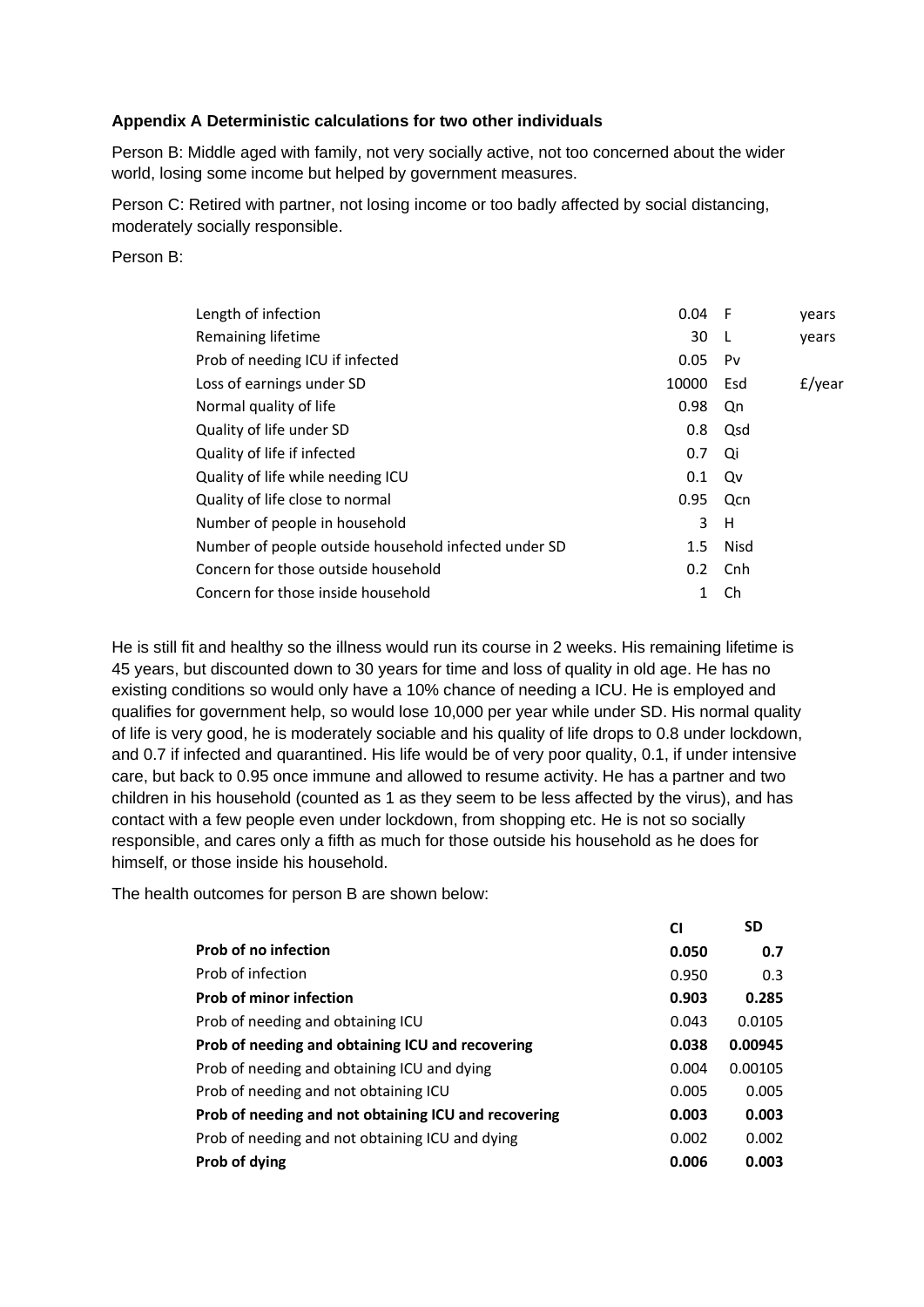They are identical to person A.

| <b>Expected QALY loss</b>                     | <b>CI</b> | <b>SD</b>     |             |
|-----------------------------------------------|-----------|---------------|-------------|
| No infection                                  | 0.007     | 0.095         |             |
| Minor infection                               | 0.040     | 0.020         |             |
| Needing ICU and recovering                    | 0.003     | 0.001         |             |
| Needing ICU and dying                         | 0.182     | 0.083         |             |
| total                                         | 0.231     | 0.199         |             |
| concern about rest of household total         | 0.463     | 0.398         |             |
| concern about outside household total         | 0.000     | 0.045         |             |
| total concern                                 | 0.694     | 0.641         |             |
|                                               |           |               |             |
| <b>Economic losses</b>                        |           |               |             |
| loss of earnings if not infected              | 7500      | 7500          | £           |
| loss of earnings if infected                  | 1200      | 2900          | £           |
| <b>Expected economic loss</b>                 |           |               |             |
| <b>Expected loss of earnings</b>              | 1515      | 6120          | £           |
| Expected medical costs                        | 5         | $\mathcal{P}$ | £           |
| Total                                         | 1520      | 6122          | $\mathbf f$ |
| <b>QALY equivalent</b>                        | 0.051     | 0.204         |             |
| total concern over health and economic losses | 0.744     | 0.845         |             |
| <b>Net benefit of Controlled Infection</b>    | 0.101     |               |             |

His major individual QALY loss under CI is the 0.182 QALYs from needing a ICU and dying. There is only a 0.6% chance of this happening, but he loses a lot of years of good health if it does. But he also loses 0.463 QALYs from concern about the rest of his household who would also be infected if he is. His major QALY losses under SD are from similar causes, 0.083 and 0.398 from loss of life and concern about family, but also his loss of quality of life during the lockdown (0.095). His concern about those outside the household he would infect while infectious (0.045) is lower. His expected economic losses of £6122 under SD are higher than the £1520 under CI, as he can get back to normal life much faster under CI. Adding in the QALY equivalent of his economic losses takes his total QALY losses to 0.744 under CI and 0.845 under SD. For him, the outcomes are close, with CI being slightly the better option.

#### Person C:

| Length of infection                                  | $0.06$ F      |                | years  |
|------------------------------------------------------|---------------|----------------|--------|
| Remaining lifetime                                   | 15            | -L             | years  |
| Prob of needing ICU if infected                      | $0.2^{\circ}$ | P <sub>V</sub> |        |
| Loss of earnings under SD                            | 0             | Esd            | £/year |
| Normal quality of life                               | 0.98          | Qn             |        |
| Quality of life under SD                             | 0.95          | Qsd            |        |
| Quality of life if infected                          | 0.9           | Qi             |        |
| Quality of life while needing ICU                    | 0.1           | Qv             |        |
| Quality of life close to normal                      | 0.97          | Qcn            |        |
| Number of people in household                        | 2             | H              |        |
| Number of people outside household infected under SD | 1.5           | Nisd           |        |
|                                                      |               |                |        |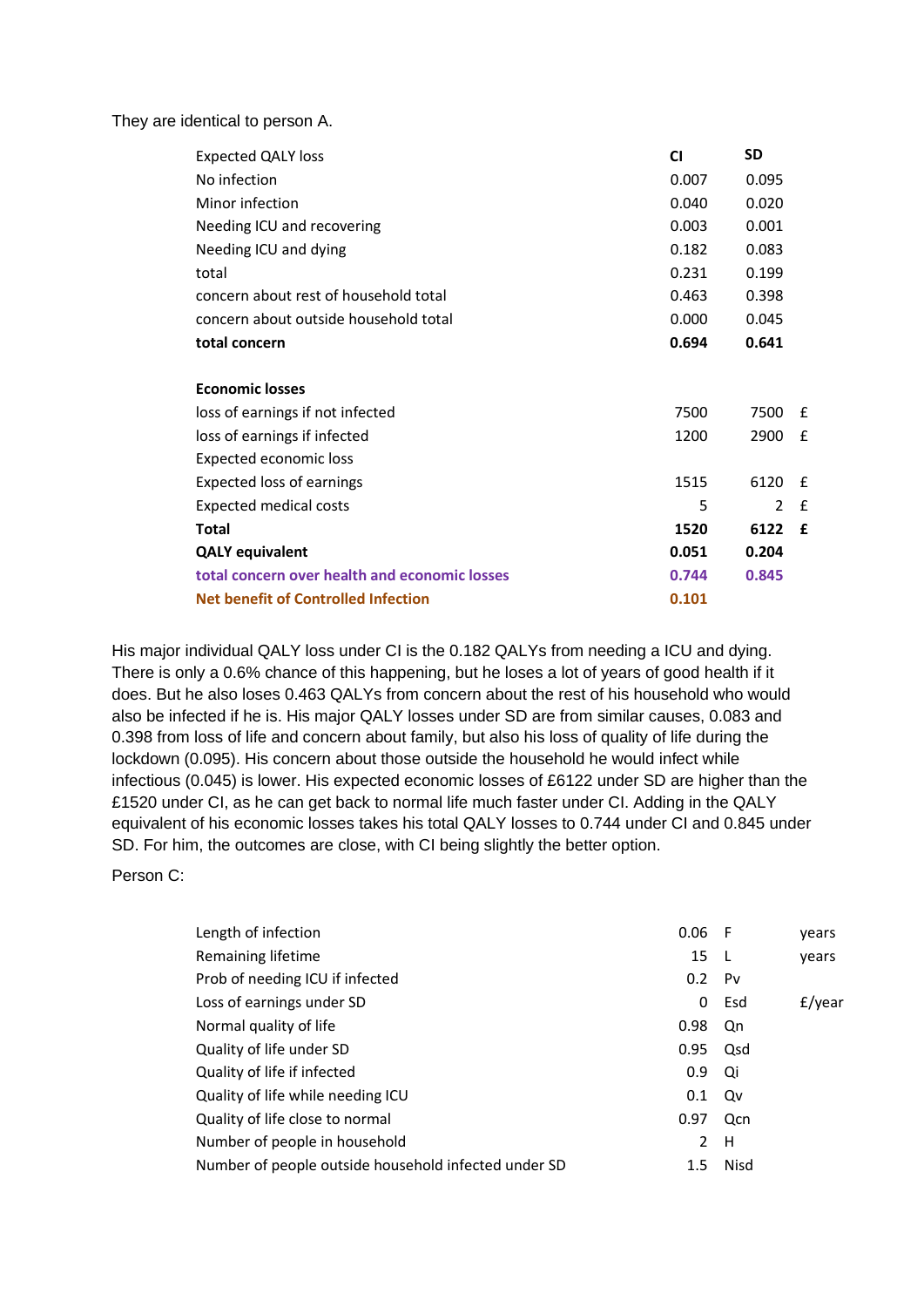| Concern for those outside household | 0.3 Cnh |  |
|-------------------------------------|---------|--|
| Concern for those inside household  | 1 Ch    |  |

He is still fairly fit and healthy so the illness would run its course in 3 weeks. His remaining lifetime is 20 years, but discounted down to 15 years for time and loss of quality in old age. He has no existing conditions but is older so would have a 20% chance of needing a ICU. He is retired, so would lose no income while under SD. His normal quality of life is very good, but he is not very sociable outside his family, and can keep himself busy building models such as this one (yes, person C is me) so this only drops to 0.95 under lockdown, and 0.9 if infected and quarantined. His life would be of very poor quality, 0.1, if under intensive care, but back to 0.97 once immune and allowed to resume activity. He has a partner in his household, and has contact with a few people even under lockdown, from shopping etc. He is moderately socially responsible, and cares 30% as much for those outside his household as he does for himself, or those inside his household.

The health outcomes for person C are shown below:

|                                                      | CI    | <b>SD</b> |
|------------------------------------------------------|-------|-----------|
| <b>Prob of no infection</b>                          | 0.050 | 0.7       |
| Prob of infection                                    | 0.950 | 0.3       |
| <b>Prob of minor infection</b>                       | 0.760 | 0.240     |
| Prob of needing and obtaining ICU                    | 0.171 | 0.042     |
| Prob of needing and obtaining ICU and recovering     | 0.154 | 0.0378    |
| Prob of needing and obtaining ICU and dying          | 0.017 | 0.0042    |
| Prob of needing and not obtaining ICU                | 0.019 | 0.018     |
| Prob of needing and not obtaining ICU and recovering | 0.011 | 0.011     |
| Prob of needing and not obtaining ICU and dying      | 0.008 | 0.007     |
| Prob of dying                                        | 0.025 | 0.011     |

He has a higher chance of dying as he is older, but still by far the most likely outcome is no infection under SD and minor symptoms under CI.

| <b>CI</b> | <b>SD</b> |   |
|-----------|-----------|---|
| 0.001     | 0.016     |   |
| 0.010     | 0.004     |   |
| 0.010     | 0.003     |   |
| 0.363     | 0.165     |   |
| 0.384     | 0.188     |   |
| 0.384     | 0.188     |   |
| 0.000     | 0.173     |   |
| 0.768     | 0.549     |   |
|           |           |   |
|           |           |   |
| 0         | 0         | £ |
| 0         | 0         | £ |
|           |           |   |
|           |           |   |
| 0         | 0         | £ |
|           |           |   |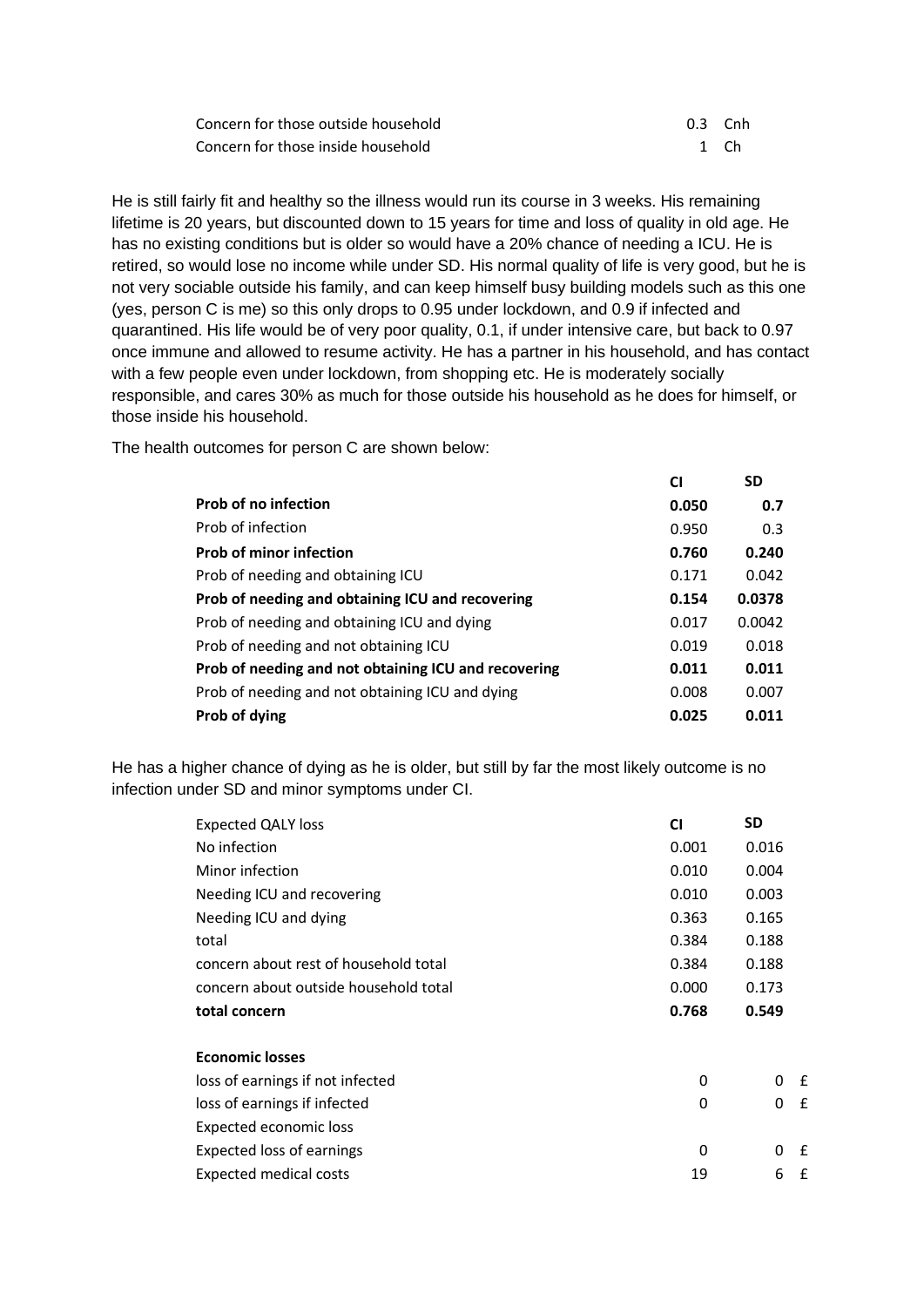| Total                                         | 19       | 6 £   |  |
|-----------------------------------------------|----------|-------|--|
| <b>QALY equivalent</b>                        | 0.001    | 0.000 |  |
| total concern over health and economic losses | 0.769    | 0.549 |  |
| <b>Net benefit of Controlled Infection</b>    | $-0.220$ |       |  |

His major QALY loss under CI is the 0.363 QALYs from needing a ICU and dying. There is only a 2.5% chance of this happening, but he still loses several years of good health if it does. But he also loses 0.384 QALYs from concern about his partner who would also be infected if he is. His major QALY losses under SD are from similar causes, 0.165 and 0.188 from loss of life and concern about family, and from concern about those outside the household he would infect while infectious (0.173). His loss of quality of life during the lockdown (0.016) is lower. His expected economic losses are essentially zero under both scenarios as his pension will continue to be paid in full. His total QALY losses are 0.769 under CI and 0.549 under SD. For him, SD is clearly the better option, with a net benefit of -0.220 QALY for CI.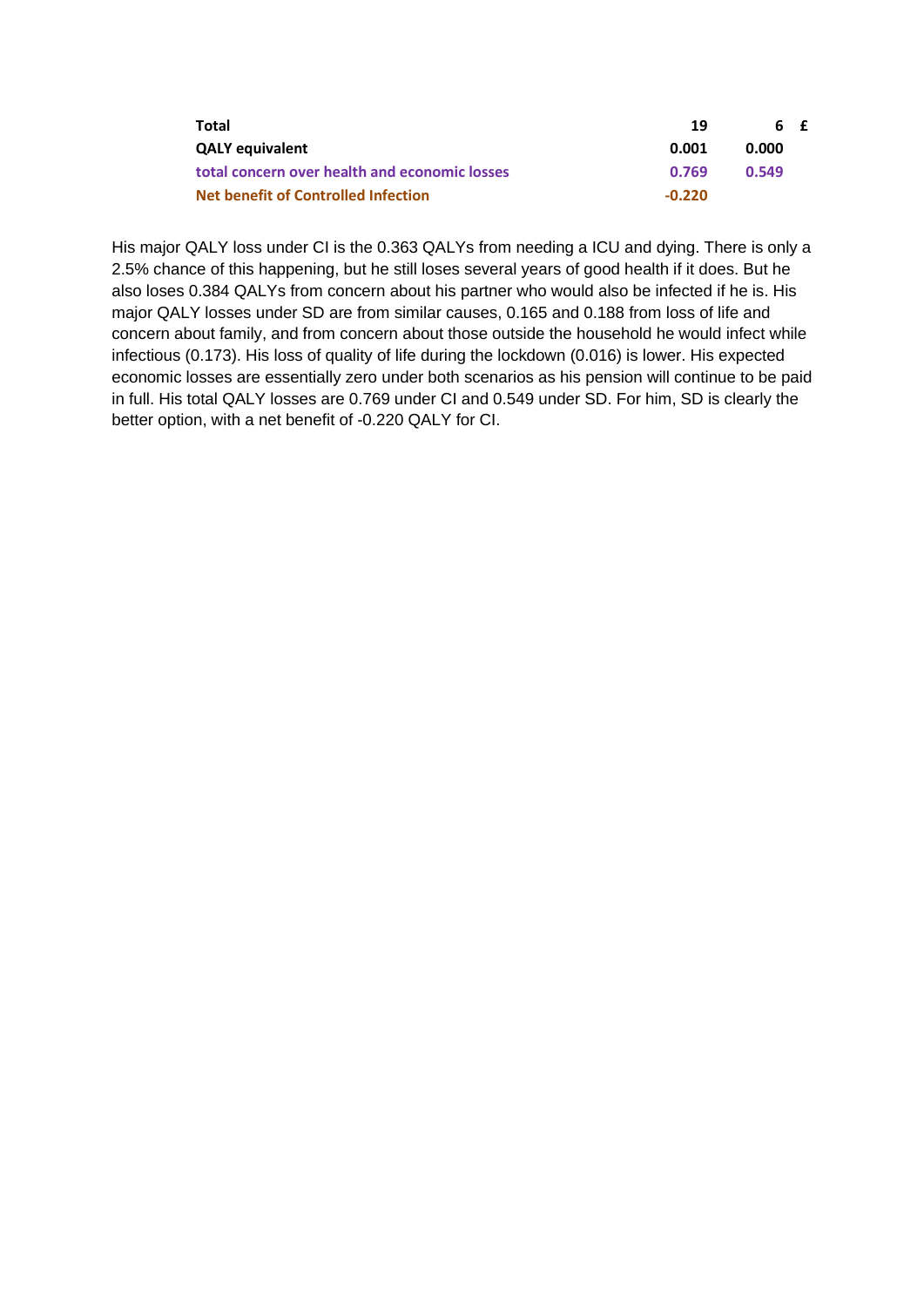| Appendix B Equations in the model                                                                                                                                                                                   |      |              |
|---------------------------------------------------------------------------------------------------------------------------------------------------------------------------------------------------------------------|------|--------------|
| COVID-19 controlled infection model                                                                                                                                                                                 |      |              |
| <b>Parameters in model</b>                                                                                                                                                                                          |      |              |
| Time until emergency over                                                                                                                                                                                           | Τ    | years        |
| At some point the government will declare the COVID-19 emergency over and allow everyone to<br>resume a normal life. Probably once a vaccine is available. Of the order of a year.                                  |      |              |
| Length of infection                                                                                                                                                                                                 | F    | years        |
| The length of time that an infection lasts. Assumed to be the same whether symptoms are minor<br>or more major. Of the order of two weeks.                                                                          |      |              |
| Date of infection if it occurs under SD                                                                                                                                                                             | D    | years        |
| Probably near the middle of the infection, which is likely to be the order of three months away.                                                                                                                    |      |              |
| Time until those who have had COVID can resume better life B                                                                                                                                                        |      | years        |
| This will happen when people can prove that they are immune using an antibody test. Of the<br>order of a month or two away.                                                                                         |      |              |
| Remaining lifetime                                                                                                                                                                                                  | L    | years        |
| Expected remaining lifetime if not killed by COVID-19, discounted for time and loss of quality<br>towards the end of life. Will vary by person, up to about 50 years for a healthy young adult.                     |      |              |
| Prob of infection under CI                                                                                                                                                                                          | Pci  |              |
| As the virus seems to transmit easily, assume this is close to 100%                                                                                                                                                 |      |              |
| Prob of infection under SD                                                                                                                                                                                          | Psd  |              |
| There have been different views about this, ranging from 80% in some early work with no social<br>distancing. Possibly around 30% now.                                                                              |      |              |
| Prob of needing ICU if infected                                                                                                                                                                                     | Pv   |              |
| For healthy people, over 90% of infections result in no or mild symptoms. Assume this is the<br>order of 5%. 'ICU' is shorthand in this paper for all intensive medical care.                                       |      |              |
| Prob of obtaining ICU if needed under SD                                                                                                                                                                            | Pvsd |              |
| If the health service does become overwhelmed, not all patients who need ICUs will get one.<br>Some early work suggested only one in eight would get them, but now it seems the proportion<br>could be 70% or more. |      |              |
| Prob of obtaining ICU if needed under CI                                                                                                                                                                            | Pvci |              |
| As the infection occurs early in the pandemic, assume the health service will not be<br>overstretched, so assume to be close to 1                                                                                   |      |              |
| Prob of death if need ICU and obtain it                                                                                                                                                                             | Pdv  |              |
| Of the order of 10%, giving a death rate of about 0.5% for previously healthy people.                                                                                                                               |      |              |
| Prob of death if need ICU and do not obtain it                                                                                                                                                                      | Pdnv |              |
| Assume this is much higher, maybe close to 50%                                                                                                                                                                      |      |              |
| Value of full quality life year                                                                                                                                                                                     |      | Eqaly £/year |
| Government uses a value of about 30,000 for this.                                                                                                                                                                   |      |              |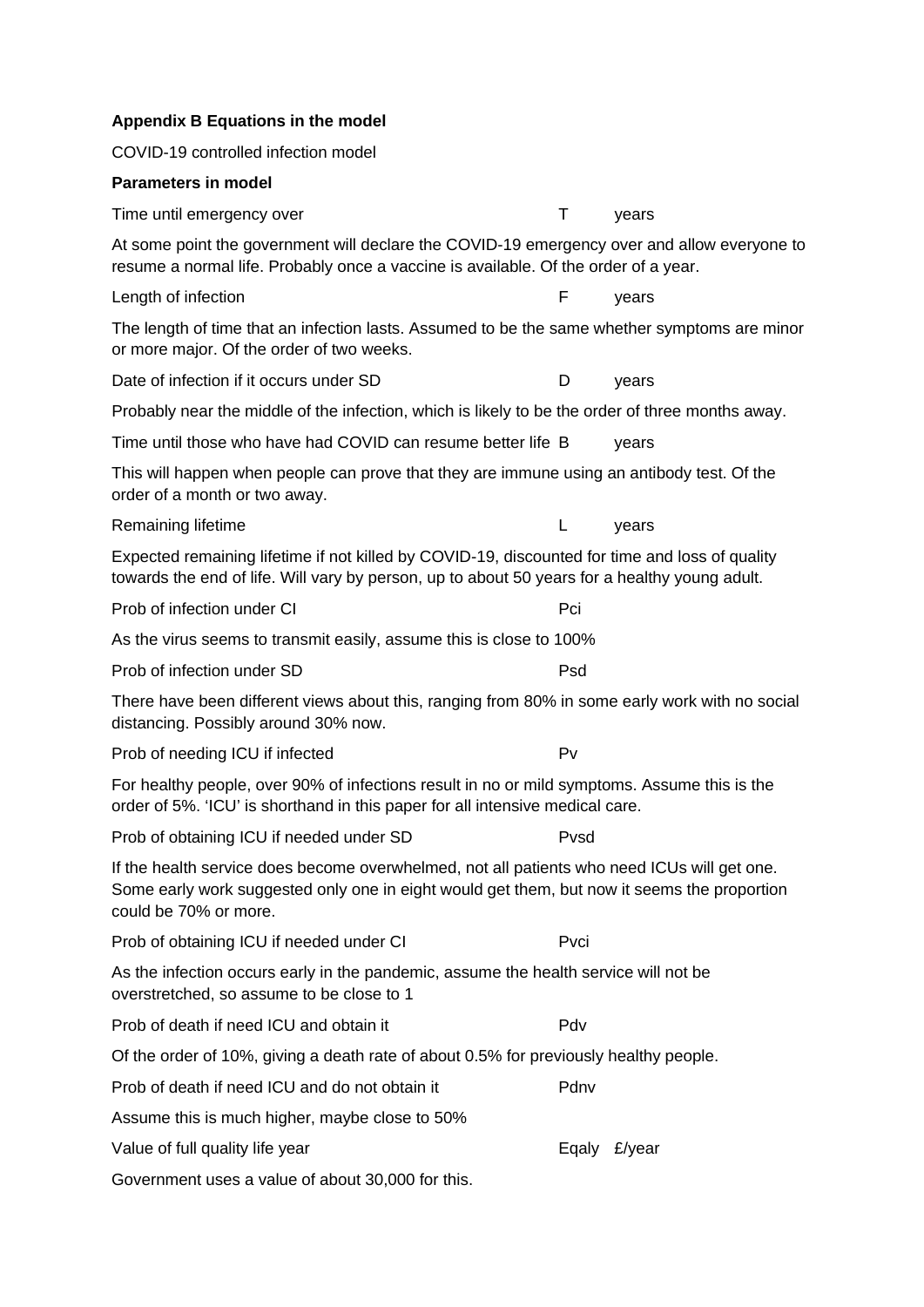| Loss of earnings under SD                                                                                                                                                                                                                                                                                                                                                                                              | Esd         | £/year |
|------------------------------------------------------------------------------------------------------------------------------------------------------------------------------------------------------------------------------------------------------------------------------------------------------------------------------------------------------------------------------------------------------------------------|-------------|--------|
| Will depend on the individual. Government support has reduced this loss by up to 80%. Maybe of<br>the order of 10,000 to 30,000.                                                                                                                                                                                                                                                                                       |             |        |
| Normal quality of life                                                                                                                                                                                                                                                                                                                                                                                                 | Qn          |        |
| Full quality life is rated as 1 in the QALY system. This will vary by person, but for many will be<br>close to or at 1.                                                                                                                                                                                                                                                                                                |             |        |
| Quality of life under SD                                                                                                                                                                                                                                                                                                                                                                                               | Qsd         |        |
| Will vary by person. Some might feel badly affected, some are quite able to withstand it. Probably<br>0.5 to 0.95                                                                                                                                                                                                                                                                                                      |             |        |
| Quality of life if infected                                                                                                                                                                                                                                                                                                                                                                                            | Qi          |        |
| Will involve mild symptoms and quarantine. Less than Qsd. Maybe around 0.5                                                                                                                                                                                                                                                                                                                                             |             |        |
| Quality of life while needing ICU                                                                                                                                                                                                                                                                                                                                                                                      | Qv          |        |
| The major symptoms of pneumonia are very unpleasant. Probably close to 0.                                                                                                                                                                                                                                                                                                                                              |             |        |
| Quality of life close to normal                                                                                                                                                                                                                                                                                                                                                                                        | Qcn         |        |
| Not everything will be back to normal. There will be other people still socially distancing, and<br>other disruptions still continuing. Above Qsd but not back to Qn.                                                                                                                                                                                                                                                  |             |        |
| Number of people in household                                                                                                                                                                                                                                                                                                                                                                                          | H           |        |
| Assume all these people will be infected if you are. The model assumes their QALY loss from<br>illness is the same as yours, but they have no economic losses. Obviously an oversimplification,<br>but may not be too bad as older people probably lose more and children less. Maybe count a<br>child as half an adult for the purposes of the model, as they seem to be less affected by the<br>illness than adults. |             |        |
| Number of people outside household infected under SD                                                                                                                                                                                                                                                                                                                                                                   | <b>Nisd</b> |        |
| These are people you encounter while infectious but before you know it. Will be lower the more<br>effective social distancing is, but will not be zero. Maybe around 2. Their health losses are<br>assumed to be the same as yours if you were infected, which is an obvious oversimplification.                                                                                                                       |             |        |
| Concern for those outside household                                                                                                                                                                                                                                                                                                                                                                                    | Cnh         |        |
| People differ in their social responsibility. For some who only think of themselves this will be<br>close to zero. For others with a strong social conscience it will be higher, but almost certainly less<br>than 1, maybe around 0.5. The model assumes this applies only to their health losses, as you<br>infecting them does not consistently change their economic losses.                                       |             |        |
| Concern for those inside household                                                                                                                                                                                                                                                                                                                                                                                     | Ch          |        |
| For people in a happy family or social unit this will be close to 1, or even above 1. For others it<br>could be significantly lower.                                                                                                                                                                                                                                                                                   |             |        |
| Medical costs if hospitalised                                                                                                                                                                                                                                                                                                                                                                                          | Cm          | £      |
| Under the NHS this will be zero or close to zero. It's included in the model so that it can be used<br>in other countries without healthcare that is free at point of use.                                                                                                                                                                                                                                             |             |        |
| <b>Equations</b>                                                                                                                                                                                                                                                                                                                                                                                                       |             |        |
| First calculate the probability of the different medical outcomes                                                                                                                                                                                                                                                                                                                                                      |             |        |
| Prob of no infection                                                                                                                                                                                                                                                                                                                                                                                                   |             |        |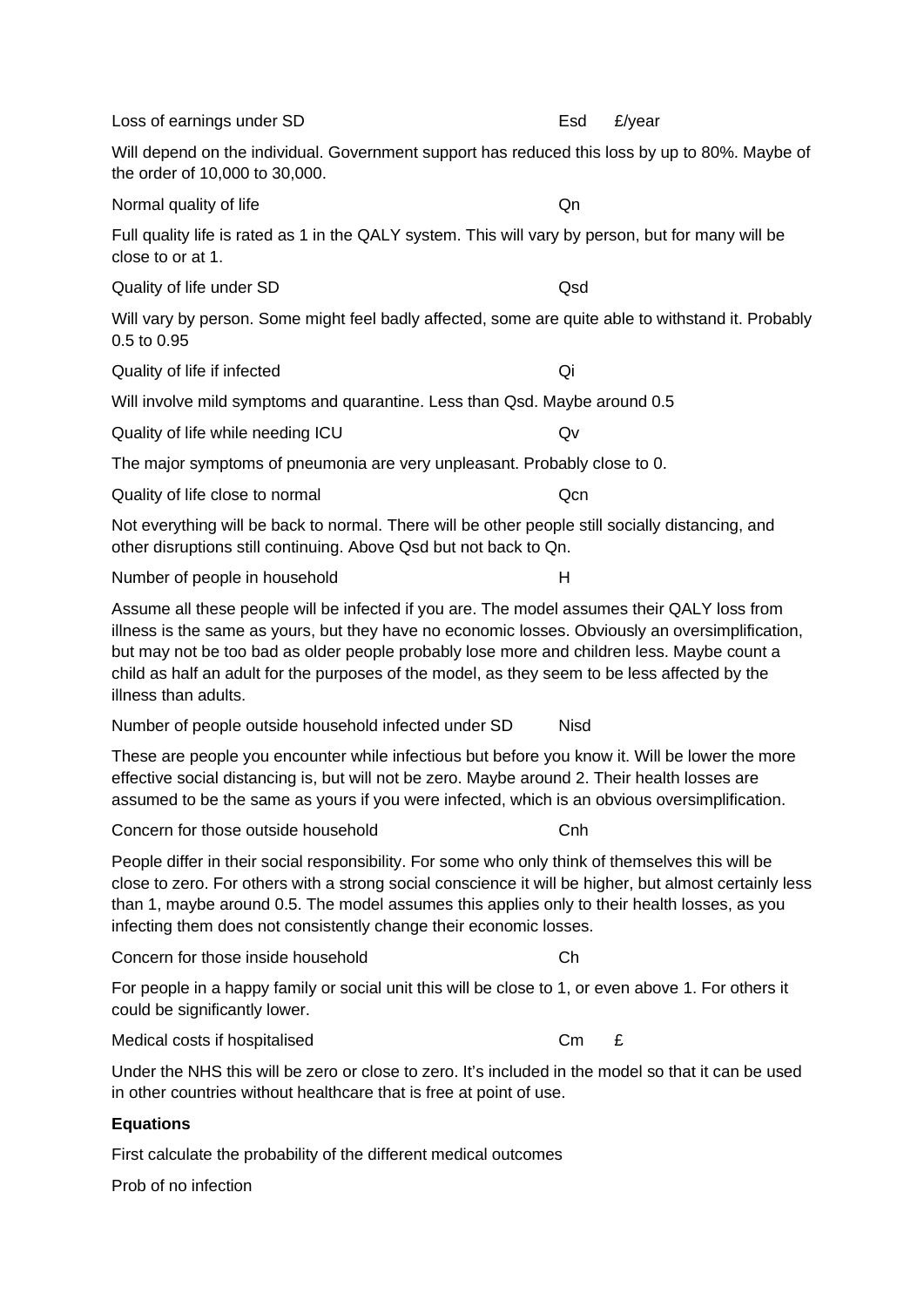$Pnici = 1 - Pci$ Pnisd = 1 - Psd Prob of minor infection  $Pmici = Pci \times (1 - Pv)$  $Pmisd = Psd \times (1 - Pv)$ Prob of needing and obtaining ICU Pnvci = Pci x Pv x Pvci Pnvsd = Psd x Pv x Pvsd Prob of needing and obtaining ICU and recovering Pnvrci = Pnvci x  $(1 - Pdv)$ Pnvrsd = Pnvsd x  $(1 - Pdv)$ Prob of needing and obtaining ICU and dying Pnvdci = Pnvci x Pdv Pnvdsd = Pnvsd x Pdv Prob of needing and not obtaining ICU Pnvnci = Pci x Pv x  $(1 - \text{Pvci})$ Pnvnsd = Psd x Pv x  $(1 - Pvsd)$ Prob of needing and not obtaining ICU and recovering Pnvnrci = Pnvnci x (1 – Pdnv) Pnvnrsd = Pnvnsd x (1 – Pdnv) Prob of needing and not obtaining ICU and dying Pnvndci = Pnvnci x Pdnv Pnvndsd = Pnvnsd x Pdnv Prob of dying Pdci = Pnvdci + Pnvndci Pdsd = Pnvdsd + Pnvndsd There are five mutually exclusive and exhaustive outcomes, so Pnici + Pmici + Pnvrci + Pnvnrci + Pdci = 1 Pnisd + Pmisd + Pnvrsd + Pnvnrsd +Pdsd = 1 This is used to check the coding of this portion of the model is correct. Next calculate the relevant dates Date infection starts  $Dsci = 0$  $Desd = D$ Date infection ends or death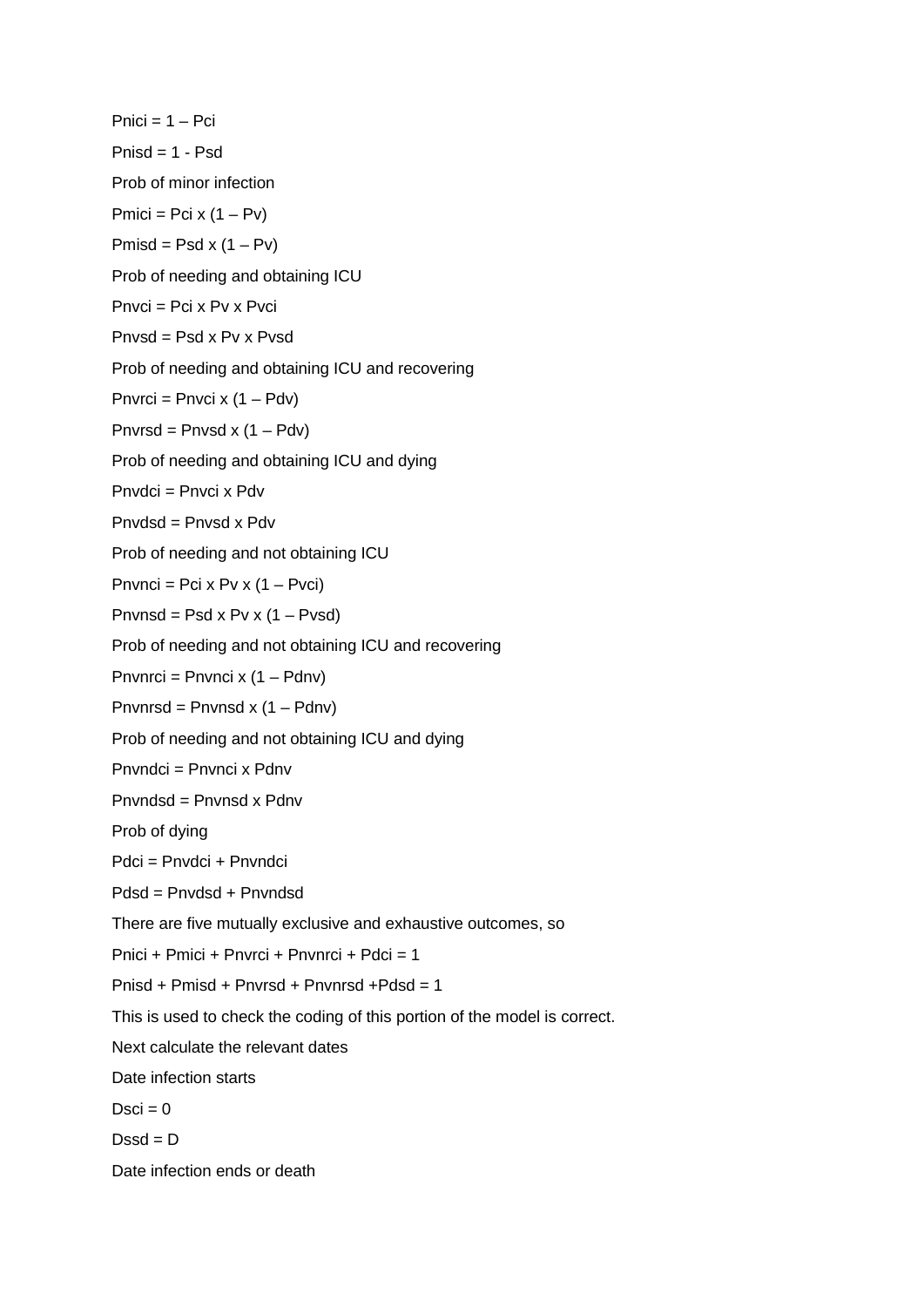$Deci = Disci + F$  $Desd = Dssd + F$ Date better life resumes if infected  $Dblci = max (Deci, B)$  $Dblsd = max (Desd, B)$ Now calculate the direct QALY losses for the outcomes No infection  $Qu·c = Qn$ isd = T x  $(Qn - Qsd)$ Minor infection  $Qmici = Deci x (Qn - Qi) + (Dblici - Deci) x (Qn - Qsd) + (T - Dblici) x (Qn - Qcn)$  $Qmisd = D \times (Qn - Qsd) + (Desd - Dsd) \times (Qn - Qi) + (Dblsd - Desd) \times (Qn - Qsd) + (T - Dblsd) \times (Qn - Qsd)$ (Qn -Qcn) Needing ICU and recovering  $Q$ nvrci = Deci x  $(Qn - Qv) + (Dblci - Deci)$  x  $(Qn - Qsd) + (T - Dblci)$  x  $(Qn - Qcn)$  $Qn\nu$ rsd = D x ( $Qn - Qsd$ ) + ( $Desd - Dsd$ ) x ( $Qn - Qv$ ) + ( $Dblsd - Desd$ ) x ( $Qn - Qsd$ ) + ( $T - Dblsd$ ) x (Qn -Qcn) Needing ICU and dying  $Qdci = Deci x (Qn - Qv) + (L - Deci) x Qn$ Qdsd = D x (Qn - Qsd) + (Desd - Dssd) x (Qn - Qv) + (L - Desd) x Qn Multiply these direct QALY losses by their probability to get expected QALY losses No infection EQnici = Pnici x Qnici EQnisd = Pnisd x Qnisd Minor infection EQmici = Pmici x Qmici EQmisd = Pmisd x Qmisd Needing ICU and recovering EQnvrci = (Pnvrci + Pnvnrci) x Qnvrci EQnvrsd = (Pnvrsd + Pnvnrsd) x Qnvrsd Needing ICU and dying EQdci = Pdci x Qdci EQdsd = Pdsd x Qdsd These can be summed to get a total expected direct QALY loss EQtci = EQnici + EQmici + EQnvrci +EQdci EQtsd = EQnisd + EQmisd + EQnvrsd + EQdsd Now calculate concern for others in household and outside household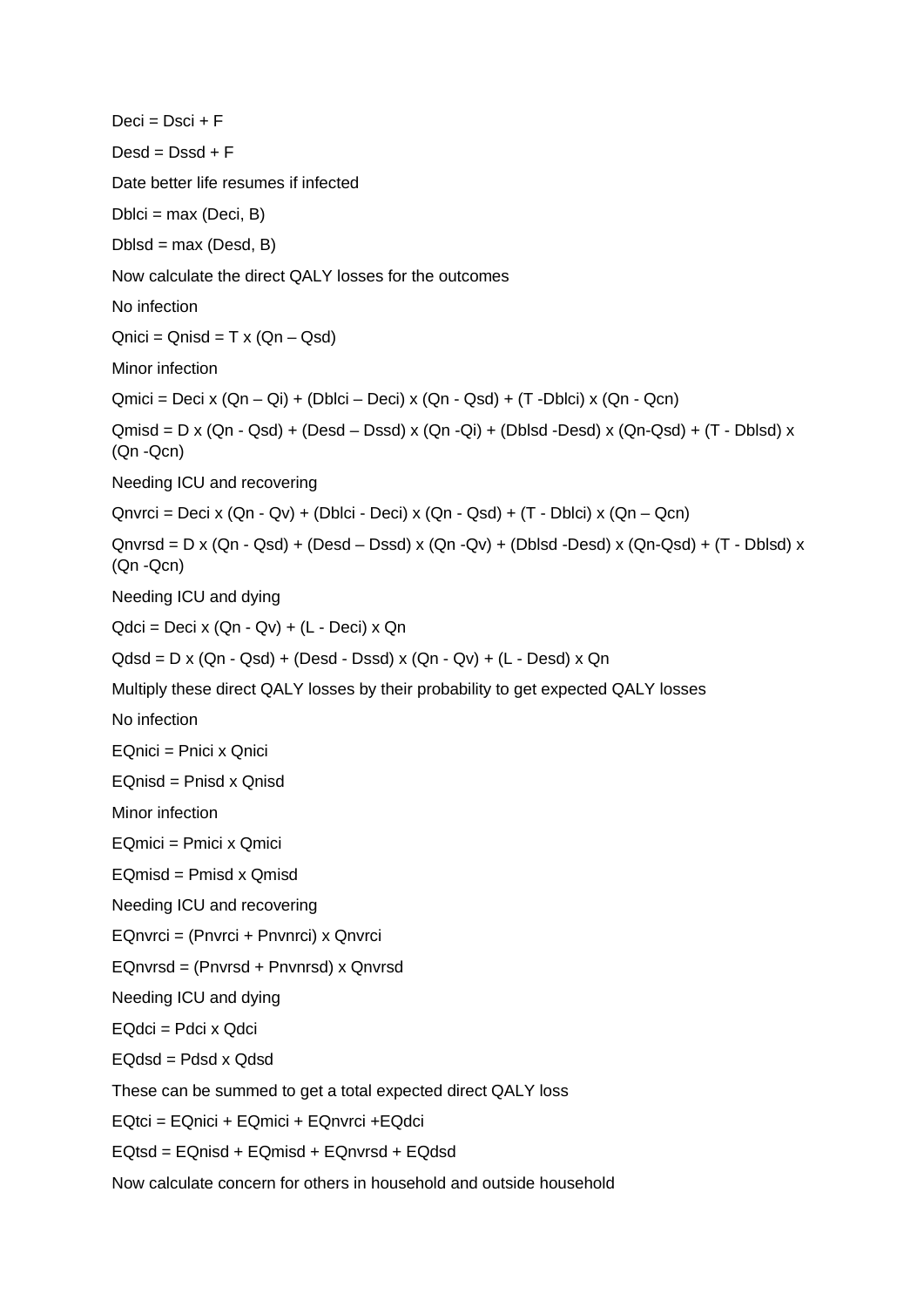$EQhci = EQtci \times (H-1) \times Ch$ 

 $EQhsd = EQtsd \times (H-1) \times Ch$ 

Outside household

 $EQnhci = 0$  (as there is no chance of infecting anyone outside household)

Under sd, the probabilities of minor infection, need ICU and recovering and dying are in the same ratio as for individual under sd, they just don't have Psd at the start.

Prob of minor infection

 $Pminhsd = 1 - Py$ 

Prob of needing and obtaining ICU

Pnvnhsd = Pv x Pvsd

Prob of needing and obtaining ICU and recovering

Pnvrnhsd = Pnvnhsd x  $(1 - Pdv)$ 

Prob of needing and obtaining ICU and dying

Pnvdnhsd = Pnvnhsd x Pdv

Prob of needing and not obtaining ICU

Pnvnnhsd =  $Pv x (1 - Pv s d)$ 

Prob of needing and not obtaining ICU and recovering

Pnvnrnhsd = Pnvnnhsd x  $(1 -$  Pdnv)

Prob of needing and not obtaining ICU and dying

Pnvndnhsd = Pnvnnhsd x Pdnv

Prob of dying

Pdnhsd = Pnvdnhsd + Pnvndnhsd

There are four mutually exclusive and exhaustive outcomes, so

Pminhsd + Pnvrnhsd + Pnvnrnhsd +Pdsnhd = 1

This is used to check the coding of this portion of the model is correct.

The expected QALY losses are these probabilities times the QALY losses under sd

Minor infection

 $E$ Ominhsd = Pminhsd x Omisd

Needing ICU and recovering

EQnvrnhsd = (Pnvrnhsd + Pnvnrnhsd) x Qnvrsd

Needing ICU and dying

EQdnhsd = Pdnhsd x Qdsd

These can be summed to get a total expected direct QALY loss

EQtnhsd = EQminhsd + EQnvrnhsd + EQdnhsd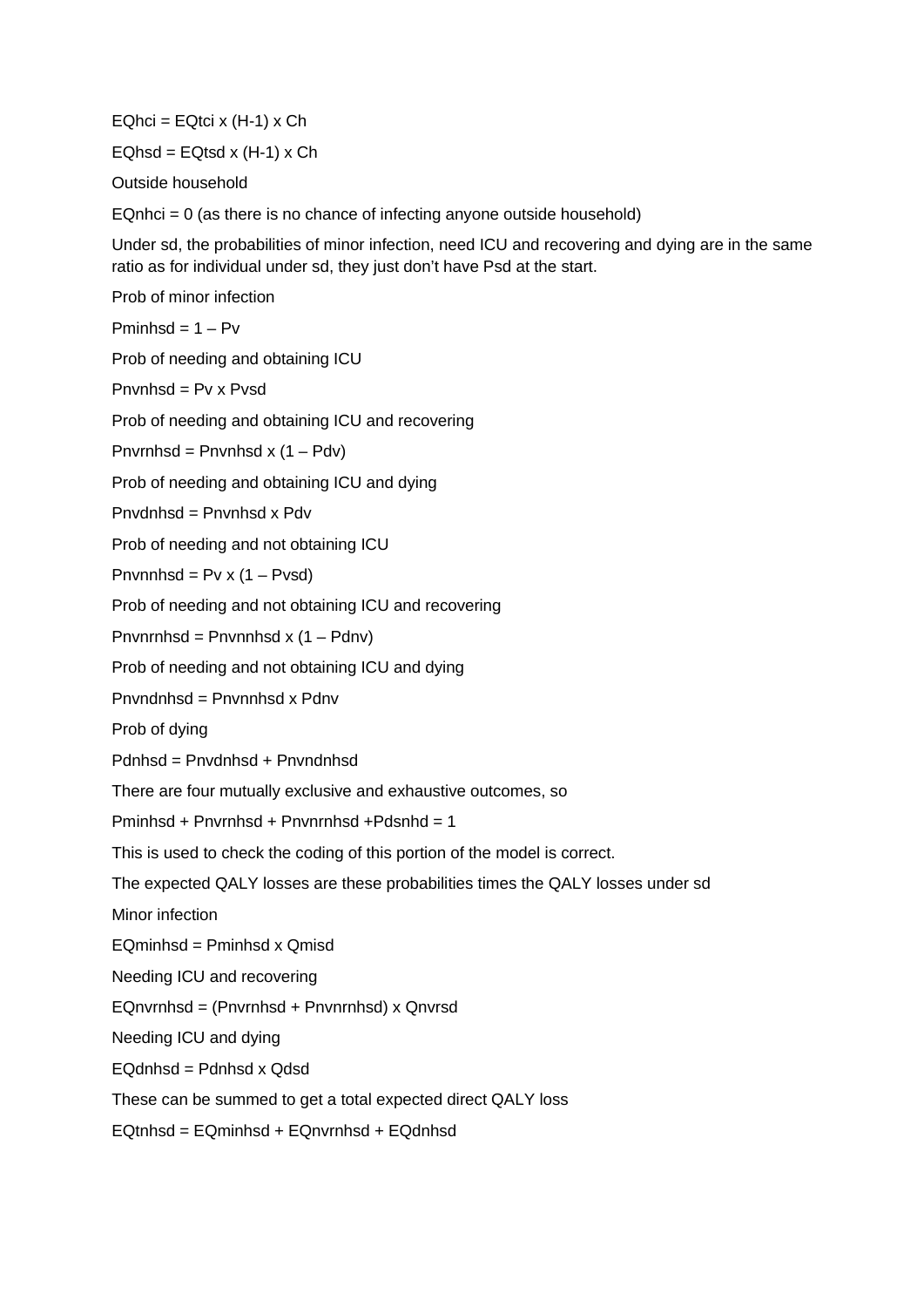The total concern for those outside household needs to subtract the expected QALY losses under sd from this, and multiply by the number infected and the concern for those outside household.

EQnhsd = Nisd x Cnh x (EQtnhsd – Eqtsd)

Total concern

CEQci = EQtci + EQhci +EQnhci

CEQsd = EQtsd + EQhsd + EQnhsd

Economic losses

Loss of earnings if not infected

 $ELnici = ELnisd = T x Esd$ 

Loss of earnings if infected

ELici = Dblci x Esd

ELisd = Dblsd x Esd

(These both assume minor infection or recovery from more serious infection. If death occurs, expenses cease as well as income. The losses from death are fully covered by the direct QALY losses)

Expected loss of earnings

EELci = (1 – Pci) x ELnici + Pci x ELici

EELsd = (1 – Psd) x ELnisd +Psd x ELisd

(should really be a small reduction to account for the possibility of death, but it will be negligible)

Expected medical costs

Emcci = (Pnvci + Pnvnci) x Cm

Emcsd = (Pnvsd +Pnvnsd) x Cm

These are zero or very minor for the individual under the UK's NHS, but could be significant in other countries.

Total expected economic losses

ELtci = EELci + Emcci

ELtsd = EELsd +Emcsd

Conversion of expected economic loss to QALY loss

EQEci = ELtci/Eqaly

EQEsd = ELtsd/Eqaly

Total concern for QALY loss including from economic loss

Cci = CEQci +EQEci

 $Csd = CEOsd + EOEsd$ 

The better option is the one with the lower value of C. The net benefit of CI is

 $N$ Bci = Csd - Cci